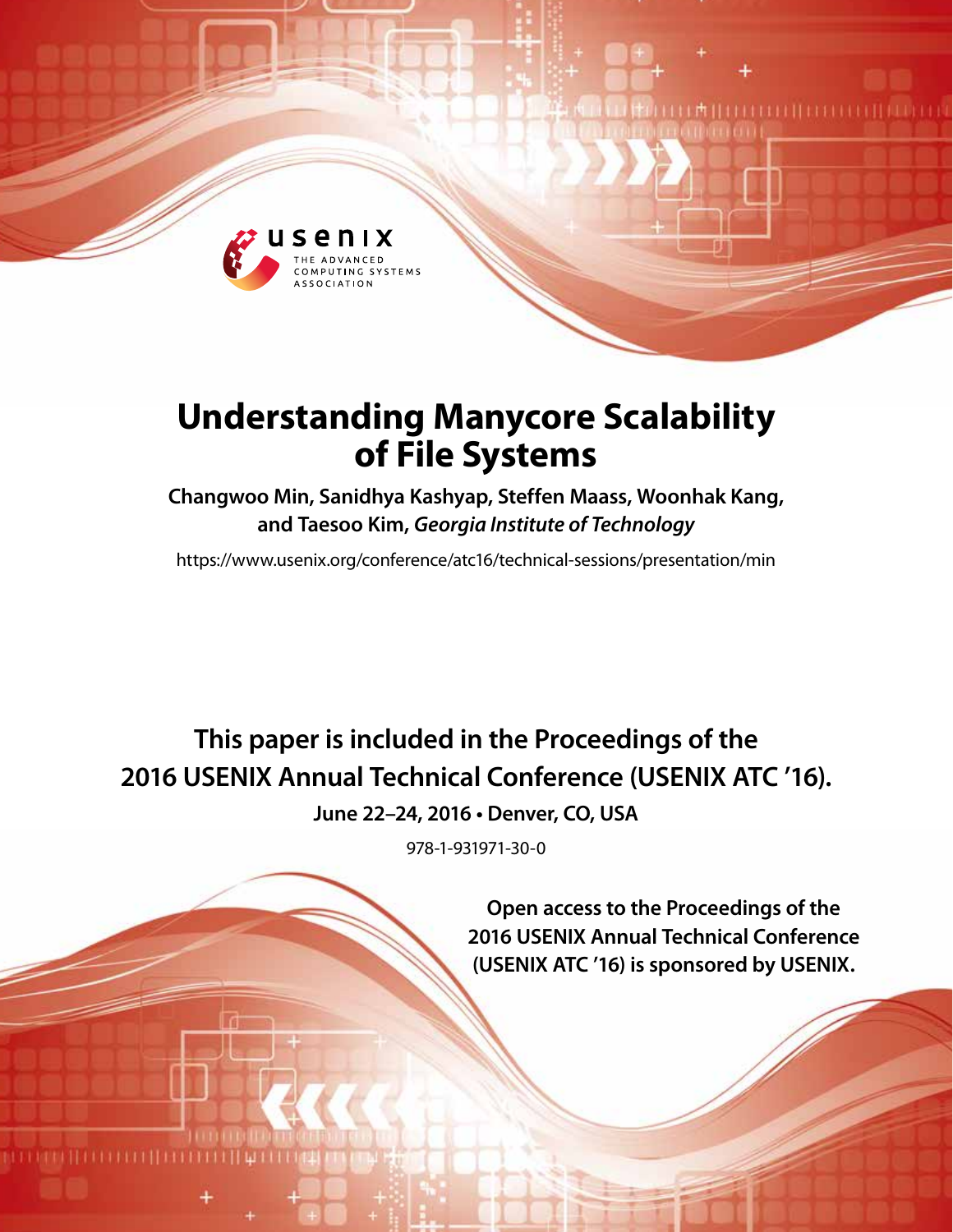# Understanding Manycore Scalability of File Systems

Changwoo Min Sanidhya Kashyap Steffen Maass Woonhak Kang Taesoo Kim

*Georgia Institute of Technology*

## Abstract

We analyze the manycore scalability of five widelydeployed file systems, namely, ext4, XFS, btrfs, F2FS, and tmpfs, by using our open source benchmark suite, FXMARK. FXMARK implements 19 microbenchmarks to stress specific components of each file system and includes three application benchmarks to measure the macroscopic scalability behavior. We observe that file systems are hidden scalability bottlenecks in many I/Ointensive applications even when there is no apparent contention at the application level. We found 25 scalability bottlenecks in file systems, many of which are unexpected or counterintuitive. We draw a set of observations on file system scalability behavior and unveil several core aspects of file system design that systems researchers must address.

# 1 Introduction

Parallelizing I/O operations is a key technique to improve the I/O performance of applications [46]. Today, nearly all applications implement concurrent I/O operations, ranging from mobile [52] to desktop [46], relational databases [10], and NoSQL databases [6, 43]. There are even system-wide movements to support concurrent I/O efficiently for applications. For example, commercial UNIX systems such as HP-UX, AIX, and Solaris extended the POSIX interface [48, 50, 68], and open source OSes like Linux added new system calls to perform asynchronous I/O operations [17].

Two recent technology trends indicate that parallelizing I/O operations will be more prevalent and pivotal in achieving high, scalable performance for applications. First, storage devices have become significantly faster. For instance, a single NVMe device can handle 1 million IOPS [14, 72, 86], which roughly translates to using 3.5 processor cores to fully drive a single NVMe device [51]. Second, the number of CPU cores continues to increase [19, 62] and large, high-performance databases have started to embrace manycore in their core operations [9, 11, 44, 49, 53, 90]. These trends seem to promise an implicit scaling of applications already employing concurrent I/O operations.

In this paper, we first question the practice of *concurrent I/O* and understand the *manycore scalability*<sup>1</sup> behavior, that we often take for granted. In fact, this is the right moment to thoroughly evaluate the manycore scalability of file systems, as many applications have started

1

hitting this wall. Moreover, most of the critical design decisions are "typical of an 80's era file system" [37]. Recent studies on manycore scalability of OS typically use memory file systems, e.g., tmpfs, to circumvent the effect of I/O operations [16, 20–22, 32–34]. So, there has been no in-depth analysis on the manycore scalability of file systems. In most cases, when I/O performance becomes a scalability bottleneck without saturating disk bandwidth, it is not clear if it is due to file systems, its usage of file systems, or other I/O subsystems.

Of course, it is difficult to have the complete picture of file system scalability. Nevertheless, in an attempt to shed some light on it, we present an extensive study of manycore scalability on file systems. To evaluate the scalability aspects, we design and implement the FXMARK benchmark suite, comprising 19 microbenchmarks stressing each building block of a file system, and three application benchmarks representing popular I/O-intensive tasks (i.e., mail server, NoSQL key/value store, and file server). We analyze five popular file systems in Linux, namely, ext4, XFS, btrfs, F2FS, and tmpfs, on three storage mediums: RAMDISK, SSD, and HDD.

Our analysis revealed unanticipated scalability behavior that should be considered while designing I/Ointensive applications. For example, all operations on a directory are sequential regardless of read or write; a file cannot be concurrently updated even if there is no overlap in each update. Moreover, we should revisit the core design of file systems for manycore scalability. For example, the consistency mechanisms like journaling (ext4), copyon-write (btrfs), and log-structured writing (F2FS) are not scalable. We believe that FXMARK is effective in two ways. It can identify the manycore scalability problems in existing file systems and further guide and evaluate the new design of a scalable file system in the future.

In summary, we make the following contributions:

- We design an open source benchmark suite, FXMARK, to evaluate the manycore scalability of file systems. The FXMARK benchmark suite is publicly available at https://github.com/sslab-gatech/fxmark.
- We evaluate five widely-used Linux file systems on an 80-core machine with FXMARK. We also analyze how the design of each file system and the VFS layer affect their scalability behavior.
- We summarize our insights from the identified scalability bottlenecks to design a new scalable file system for the future.

The rest of this paper is organized as follows: §2 pro-

<sup>&</sup>lt;sup>1</sup>We sometimes mention manycore scalability as scalability for short.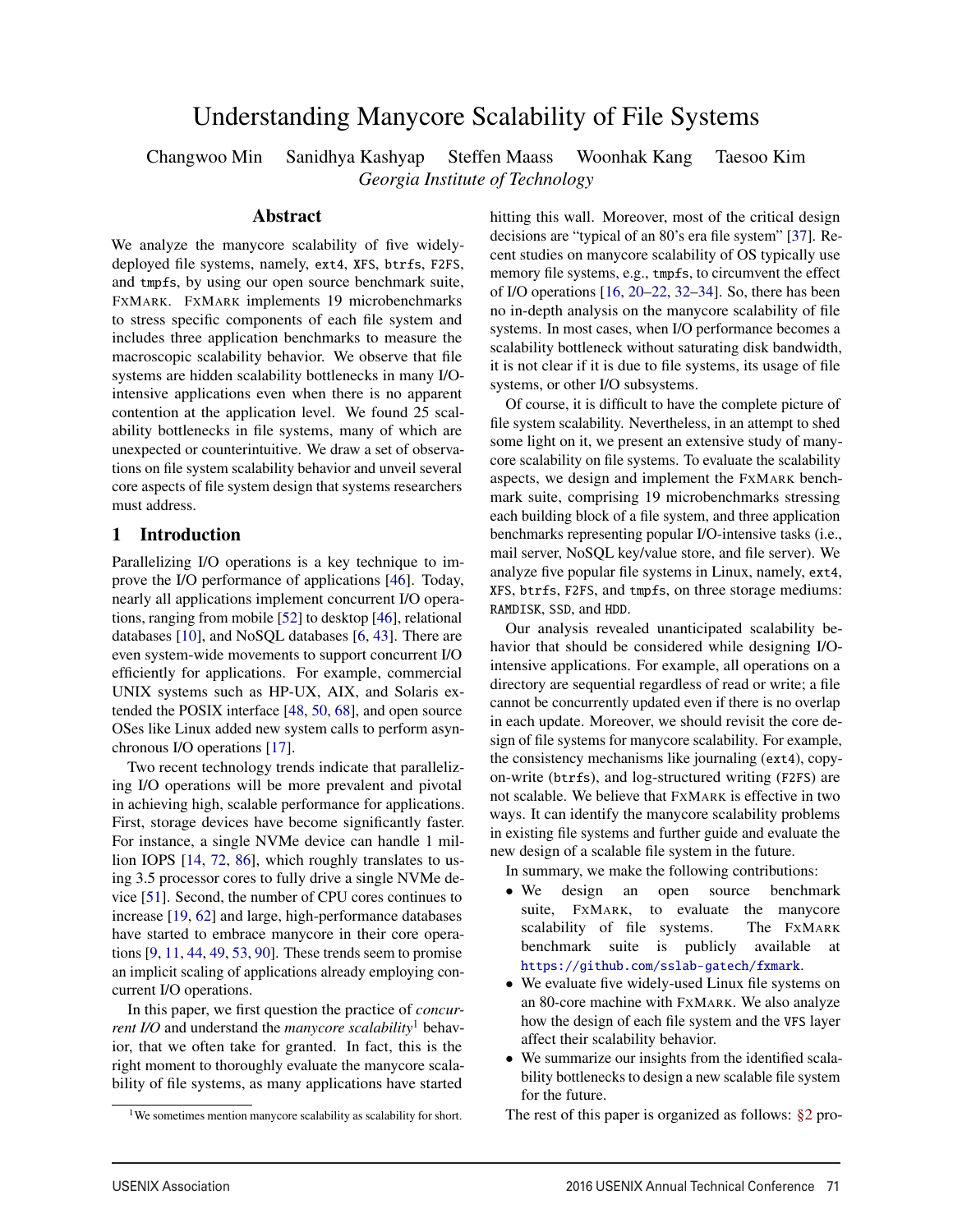

Figure 1: Exim throughput (i.e., delivering messages) on six file systems (i.e., btrfs, ext4, F2FS, tmpfs, XFS, and ext4 without journaling,  $ext{4}_{N1}$ ) and three storage mediums (i.e., RAMDISK, SSD, HDD at 80-core). We found that the manycore scalability of Exim depends a lot on the file systems (e.g., ext4 is  $54\times$  faster than btrfs at 80-core), but does not depend much on storage mediums (e.g., marginal performance difference of ext4 on RAMDISK and HDD). To avoid known scalability bottlenecks in Exim, we modified Exim as in the previous study [21] and configured it to disable per-message fsync() call.

2

vides the motivation for our work with a case study; §3 provides an overview of FXMARK, and §4 describes our evaluation strategies; §5 and §6 show analysis results; §7 summarizes our findings and §8 discusses implications for OS and file system designers; §9 compares our work with previous work; Finally, §10 provides the conclusion.

# 2 Case Study

In this section, we show how non-scalable file systems can break the scalability of embarrassingly parallel (i.e., ideally parallelizable) I/O-intensive applications in unexpected ways. The Exim [8] email server is one such application that is designed to scale perfectly, at least from an application's perspective. For example, Exim delivers messages to appropriate mail boxes in parallel and performs each delivery independently. In fact, the message delivery heavily utilizes I/O operations. It consists of a series of operations ranging from creating, renaming, and deleting small files in the spool directories to appending the message body to the per-user mail file. Unfortunately, Exim fails to scale over 10, 20, or 40-core, at most, among the popular file systems in Linux as shown in Figure 1.

File systems kill application scalability. Figure 1(a) shows the throughput of Exim with six different file systems on RAMDISK. Surprisingly, the scalability and performance of Exim are significantly dependent on the file system. The performance gap between the best file system, tmpfs, and the worst, btrfs, is  $54 \times$  at 80-core. ext4 and tmpfs scale linearly up to 40-core; then the Linux kernel becomes the bottleneck. However, Exim on F2FS is hardly scalable; it is  $21 \times$  slower than ext4 at 80-core.

Faster storage mediums do not guarantee scalability. With a reasonably large memory, the page cache will absorb most read and write operations, and most write operations can be performed in the background. In this case, the in-memory structures in the file systems determine the scalability, rather than the storage medium. Figure 1(b) shows that all file systems, except XFS, show a marginal performance difference among RAMDISK, SSD, and HDD at 80-core. In this case, performance with XFS is largely affected by the storage medium since XFS mostly waits

for flushing journal data to disk due to its heavy metadata update operations.

Fine-grained locks often impede scalability. We may assume that the worst performing file system, btrfs, will be mostly in idle state, since it is waiting for events from the storage. On the contrary, Figure 1(c) shows that  $67\%$ of CPU time is spent in the kernel mode for btrfs. In particular, btrfs spends 47% of CPU time on synchronization to update its root node. In a common path without any contention, btrfs executes at least 10 atomic instructions to acquire a single B-tree node lock (btrfs\_tree\_lock()) and it must acquire locks of all interim nodes from a leaf to the root. If multiple readers or writers are contending to lock a node, each thread *retries* this process. Under heavy contention, it is typical to retry *a few hundreds times* to lock a single node. These frequent, concurrent accesses to synchronization objects result in a performance collapse after 4-core, as there is no upper bound on atomic instructions for updating the root node.

**Subtle contentions matter.** Figure  $1(a)$  shows another anomaly with  $ext{4}_{N}$  (i.e., ext4 with no journaling) performing 44% *slower* than ext4 itself. We found that two independent locks (i.e., a spinlock for journaling and a mutex for directory update) interleave in an unintended fashion. Upon create(), ext4 first hits the journal spinlock (start\_this\_handle()) for metadata consistency and then hits the parent directory mutex (path\_openat()) to add a new inode to its parent directory. In ext4, the serialization coordinated by the journal spinlock incurs little contention while attempting to hold the directory mutex. On the contrary, the contending directory mutex in  $ext{4}_{NJ}$  results in expensive side-effects, such as sleeping on a waiting queue after a short period of opportunistic spinning.

Speculating scalability is precarious. The Exim case study shows that it is difficult for application developers or even file systems developers to speculate on the scalability of file system implementations. To identify such scalability problems in file systems, our community needs a proper benchmark suite to constantly evaluate and guide the design of file systems for scalability.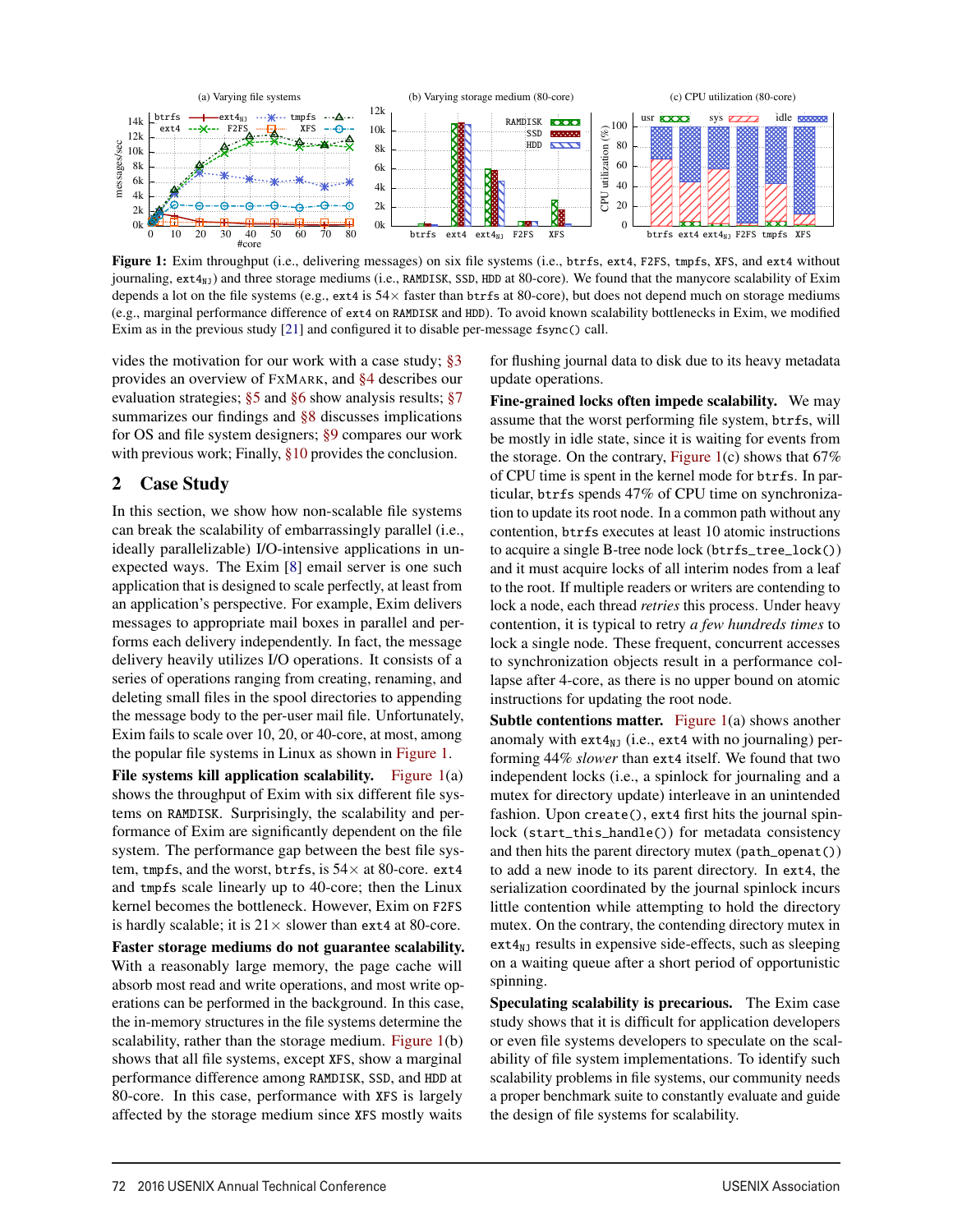| <b>Type</b> | Mode        | <b>Operation</b>                                      | <b>Sharing Level</b> |             |  |  |
|-------------|-------------|-------------------------------------------------------|----------------------|-------------|--|--|
|             |             |                                                       |                      | MEDIUM HIGH |  |  |
|             | <b>READ</b> | <b>BLOCK READ</b>                                     |                      |             |  |  |
| <b>DATA</b> | WRITE       | OVERWRITE<br>APPEND<br><b>TRUNCATE</b><br><b>SYNC</b> |                      |             |  |  |
| <b>META</b> | <b>READ</b> | PATH NAME READ<br><b>DIRECTORY LIST</b>               |                      |             |  |  |
|             | WRITE       | <b>CREATE</b><br><b>UNLINK</b><br><b>RENAME</b>       |                      |             |  |  |

Table 1: Coverage of the FXMARK microbenchmarks. FXMARK consists of 19 microbenchmarks that we categorize based on four criteria: data types, modes, operations, and sharing levels that are accordingly represented in each column on the table.

# 3 FXMARK Benchmark Suite

There are 19 microbenchmarks in FXMARK that are designed for systematically identifying scalability bottlenecks, and three well-known I/O-intensive application benchmarks to reason about the scalability bottlenecks in I/O-intensive applications.

# 3.1 Microbenchmarks

Exploring and identifying scalability bottlenecks *systematically* is difficult. The previous studies [21, 22, 32–34] on manycore scalability show that most applications are usually stuck with a few bottlenecks, and resolving them reveals the next level of bottlenecks.

To identify scalability problems in file system implementations, we designed microbenchmarks stressing seven different components of file systems: (1) path name resolution, (2) page cache for buffered I/O, (3) inode management, (4) disk block management, (5) file offset to disk block mapping, (6) directory management, and (7) consistency guarantee mechanism.

Table 1 illustrates the way FXMARK categorizes each of these 19 microbenchmarks with varying stressed data types (i.e., file data or file system metadata), a related file system operation (e.g., open(), create(), unlink(), etc.), and its contention level (i.e., low, medium and high).

A higher contending level means the microbenchmark shares a larger amount of common code with the increasing number of cores, marked as *sharing level* for clarity.

For reading data blocks, FXMARK provides three benchmarks based on the sharing level: (1) reading a data block in the *private file* of a benchmark process (low), (2) reading a *private data block* in the *shared file* among benchmark processes (medium), and (3) reading the *same data block* in the shared file (high). As a convention, we denote each microbenchmark with four letters representing type, mode, etc. For instance, we denote three previous examples with DRBL (i.e., Data, Read, Block read, and Low), DRBM, and DRBH, respectively. Table 2 shows a detailed description of each benchmark, including its core

operation and expected contention.

To measure the scalability behavior, each benchmark runs its file system-related operations as a separate process pinned to a core; for example, each benchmark runs up to 80 physical cores to measure the scalability characteristics. Note that we use processes instead of threads, to avoid a few known scalability bottlenecks (e.g., allocating file descriptors and virtual memory management) in the Linux kernel [21, 33]. FXMARK modifies the CPU count using CPU hotplug mechanism [76] in Linux. To minimize the effect of NUMA, CPU cores are assigned on a per socket basis; for example, in the case of 10 cores per socket, the first 10 CPU cores are assigned from the first CPU socket and the second 10 CPU cores are assigned from the second CPU socket. To remove interference between runs, FXMARK formats a testing file system and drops all memory caches (i.e., page, inode, and dentry caches) before each run.

# 3.2 Application Benchmarks

Although a microbenchmark can precisely pinpoint scalability bottlenecks in file system components, scalability problems in applications might be relevant to only some of the bottlenecks. In this regard, we chose three application scenarios representing widely-used I/O-intensive tasks: mail server, NoSQL database, and file server.

Mail server. Exim is expected to linearly scale with the number of cores, at least from the application's perspective. But as Figure 1 shows, Exim does not scale well even after removing known scalability bottlenecks [21]. To further mitigate scalability bottlenecks caused by the Linux kernel's process management, we removed one of the two process invocations during the message transfer in Exim.

NoSQL database. RocksDB is a NoSQL database and storage engine based on log-structured merge-trees (LSMtrees) [43, 73]. It maintains each level of the LSM-tree as a set of files and performs multi-threaded compaction for performance, which will eventually determine the write performance. We use db\_bench to benchmark RocksDB using the overwrite workload with disabled compression, which overwrites randomly generated key/value-pairs.

File server. To emulate file-server I/O-activity, we use the DBENCH tool [5]. The workload performs a sequence of create, delete, append, read, write, and attribute-change operations, with a specified number of clients processing the workload in parallel.

# 4 Diagnosis Methodology

# 4.1 Target File Systems

3

We chose four widely-used, disk-based file systems and one memory-based file system: ext4, XFS, btrfs, F2FS, and tmpfs.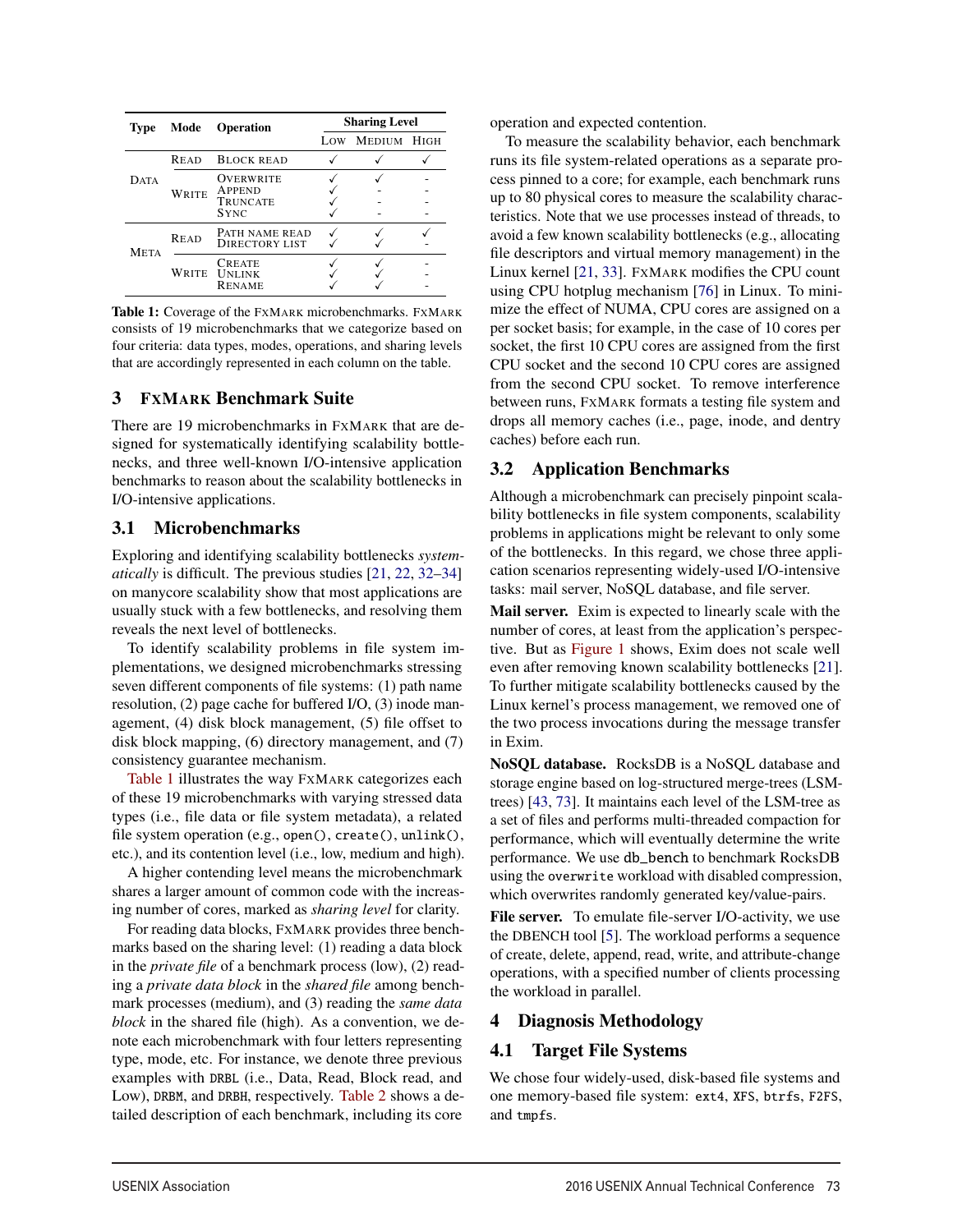|          |            |                                    | <b>M</b> Name Operation                                                                              | <b>Description</b>                                                                                                                          | <b>Expected Contention</b>                                     |  |
|----------|------------|------------------------------------|------------------------------------------------------------------------------------------------------|---------------------------------------------------------------------------------------------------------------------------------------------|----------------------------------------------------------------|--|
| АTА<br>c | READ       | <b>DRBL</b><br><b>DRBM</b><br>DRBH | pread("\$ID/data", b, 4K, 0)<br>pread("share", b, 4K, \$ID*4K)<br>pred(''share', b, 4K, 0)           | Read a block in a private file.<br>Read a private block in a shared file<br>Read a shared block in a shared file                            | None<br>Shared file accesses<br>Shared block accesses          |  |
|          | WRITE      | DWOL<br><b>DWOM</b>                | pwrite("\$ID/data",b,4K,0)<br>pwrite("share",b,4K,\$ID*4K)                                           | Overwrite a block in a private file<br>Overwrite a private block in a shared file.                                                          | None<br>Updating inode attributes $(e.g., m_time)$             |  |
|          |            | DWAL                               | append("\$ID/data",b,4K)                                                                             | Append a block in a private file.                                                                                                           | Disk block allocations                                         |  |
|          |            | <b>DWTL</b>                        | truncate("\$ID/data",4K)                                                                             | Truncate a private file to a block                                                                                                          | Disk block frees                                               |  |
|          |            | DWSL                               | pwrite("\$ID/data",b,4K,0)<br>fsync("\$ID/data")                                                     | Synchronously overwrite a private file.                                                                                                     | Consistency mechanism (e.g., journaling)                       |  |
| META     | READ       | <b>MRPL</b><br><b>MRPM</b><br>MRPH | close( open("\$ID/0/0/0/0"))<br>close( $open("$R/$R/$R/$R/$R/$R"$ ))<br>close( $open("0/0/0/0/0"$ )) | Open a private file in five-depth directory<br>Open an arbitrary file in five-depth directory<br>Open the same file in five-depth directory | Path name look-ups<br>Path name look-ups<br>Path name look-ups |  |
|          |            | <b>MRDL</b><br><b>MRDM</b>         | readdir("\$ID/")<br>readdir("share/")                                                                | Enumerate a private directory<br>Enumerate a shared directory                                                                               | None<br>Shared directory accesses                              |  |
|          | WRITE      | <b>MWCL</b><br><b>MWCM</b>         | create("\$ID/\$N")<br>create("share/\$ID.\$N")                                                       | Create an empty file in a private directory<br>Create an empty file in a shared directory                                                   | Inode allocations<br>Inode allocations and insertions          |  |
|          |            | MWUL<br>MWUM                       | unlink("\$ID\$/\$N")<br>$unlink("share/\$ID.\$N")$                                                   | Unlink an empty file in a private directory<br>Unlink an empty file in a shared directory                                                   | Inode frees<br>Inode frees and deletions                       |  |
|          |            | <b>MWRL</b><br><b>MWRM</b>         | rename("\$ID/\$N","\$ID/\$N.2")<br>rename("\$ID/\$N","share/\$ID.\$N")                               | Rename a private file in a private directory<br>Move a private file to a shared directory                                                   | None<br>Insertions to the shared directory                     |  |
|          | $\sqrt{2}$ |                                    | $\mathbf{r}$ $\mathbf{r}$ $\mathbf{r}$ $\mathbf{r}$                                                  | $r$ $\alpha$                                                                                                                                |                                                                |  |

NOTE. \$ID: a unique ID of a test process b: a pointer to a memory buffer \$R: a random integer between 0 and 7 \$N: a test iteration count

Table 2: Microbenchmarks in FXMARK. Each benchmark is identified by four letters based on type (marked as T), mode (marked as M), operation, and sharing level, as described in Table 1. Each microbenchmark is designed to stress specific building blocks of modern file systems (e.g., journaling and dcache) to evaluate their scalability on manycore systems.

4

Ext4 is arguably the most popular, mature Linux file system. It inherits well-proven features (e.g., bitmap-based management of inodes and blocks) from Fast File System (FFS) [69]. It also implements modern features such as extent-based mapping, block group, delayed allocation of disk blocks, a hash tree representing a directory, and journaling for consistency guarantee [27, 42, 67]. For journaling, ext4 implements write-ahead logging (as part of JBD2). We use ext4 with journaling in ordered mode and without it, marked as ext4 and  $ext{ext}_{NJ}$ , to see its effect on file system scalability.

XFS is designed to support very large file systems with higher capacity and better performance [85]. XFS incorporates B+ trees in its core: inode management, free disk block management, block mapping, directory, etc [83]. However, using B+ trees incurs huge bulk writes due to tree balancing; XFS mitigates this by implementing *delayed logging* to minimize the amount of journal writes: (1) logically log the operations rather than tracking physical changes to the pages and (2) re-log the same log buffer multiple times before committing [30, 31].

Btrfs is a copy-on-write (CoW) file system that represents everything, including file data and file system metadata, in CoW optimized B-trees [77]. Since the root node of such B-trees can uniquely represent the state of the entire file system [78], btrfs can easily support a strong consistency model, called version consistency [29].

F2FS is a flash-optimized file system [23, 60, 63]. It follows the design of a log-structured file system (LFS) [80] that generates a large sequential write stream [55, 70]. Unlike LFS, it avoids the wandering tree problem [15] by

updating some of its metadata structures in-place.

Tmpfs is a memory-based file system that works without a backing storage [79]. It is implemented as a simple wrapper for most functions in the VFS layer. Therefore, its scalability behavior should be an ideal upper bound of the Linux file systems' performance that implements extra features on top of VFS.

# 4.2 Experimental Setup

We performed all of the experiments on our 80-core machine (8-socket, 10-core Intel Xeon E7-8870) equipped with 512 GB DDR3 DRAM. For storage, the machine has both a 1 TB SSD (540 MB/s for reads and 520 MB/s for writes) and a 7200 RPM HDD with a maximum transfer speed of 160 MB/s. We test with Linux kernel version 4.2-rc8. We mount file systems with the noatime option to avoid metadata update for read operations. RAMDISK is created using tmpfs.

# 4.3 Performance Profiling

While running each benchmark, FXMARK collects the CPU utilization for sys, user, idle, and iowait to see a microscopic view of a file system reaction to stressing its components. For example, a high idle time implies that the operation in a microbenchmark impedes the scalability behavior (e.g., waiting on locks); a high iowait time implies that a storage device is a scalability bottleneck. For further analysis, we use perf [7] to profile the entire system and to dynamically probe a few interesting functions (e.g., mutex\_lock(), schedule(), etc.) that likely induce such idle time during file system operations.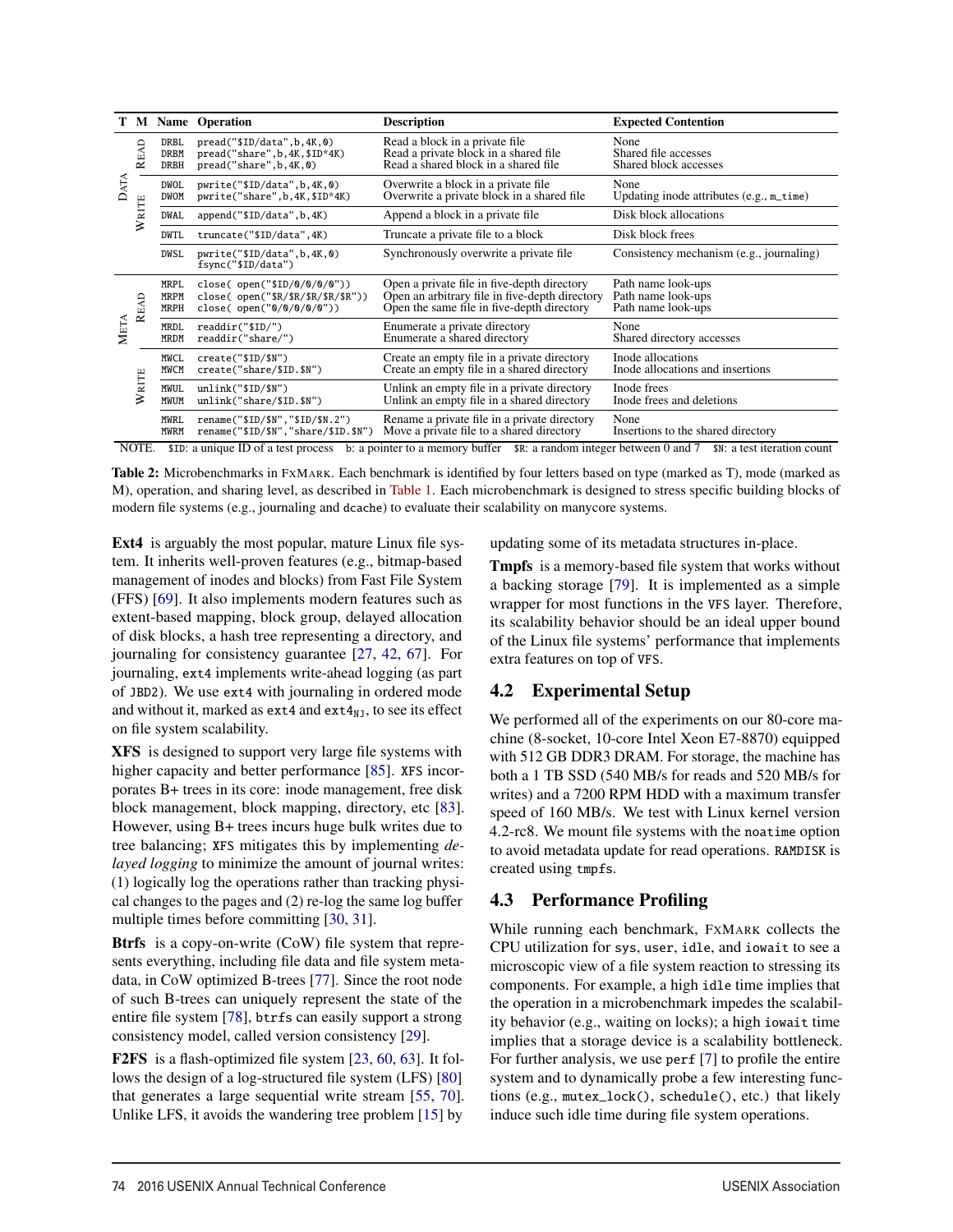

Figure 2: Performance of reading a data block in three settings; reading a block in a *private file* (DRBL), reading a private block in a *shared file* (DRBM), and reading a *shared block* in a shared file (DRBH). All file systems scale linearly in DRBL. XFS fails to scale in DRBM because of the per-inode read/write semaphore. In DRBH, all file systems show their peak performance around 10-core because of contending per-page reference counters in VFS (§5.1.1).

# 5 Microbenchmark Analysis

In this section, we first describe the analysis results of each microbenchmark in buffered I/O mode starting from simple operations on file data  $(\S 5.1)$  and going to more complicated file system metadata operations (§5.2). Then,  $\ge$ we analyze the results of file data operation in direct I/O mode (§5.3). Lastly, we analyze how the performance of the storage medium affects scalability  $(\S 5.4)$ . M ops/sec

# 5.1 Operation on File Data

#### 5.1.1 Block Read

We start from the simplest case: each test process reads a block in its respective private file (DRBL). As Figure 2 shows, all test file systems scale nearly linearly.

However, when each test process reads a private block in the *shared file* (DRBM), we observe that XFS's performance collapses near 10-core. Unlike other file systems, it spends 40% of execution and idle time at per-inode read/write semaphores (fs/xfs/xfs\_file.c:329) when running on 80 cores. XFS relies heavily on per-inode read/write semaphores to orchestrate readers and writers in a fine-grained manner [85]. However, the performance degradation does not come from unnecessary waiting in the semaphores. At every read(), XFS acquires and releases a read/write semaphore of a file being accessed in shared mode (down\_read() and up\_read()). A read/write semaphore internally maintains a reader counter, such that every operation in shared mode updates the reader counter *atomically*. Therefore, concurrent read operations on a shared file in XFS actually perform atomic operations on a shared reader counter. This explains the performance degradation after 10 cores. In fact, at XFS's peak performance, the cycles per instruction (CPI) is 20 at 10-core, but increases to 100 at 20-core due to increased cache line contention on updating a shared reader counter.

For reading the same block (DRBH), all file systems show a performance collapse after 10-core. Also, the performance at 80-core is  $13.34\times$  (for tmpfs) lower than that on a single core. We found that more than 50% of the time is being spent on reference counter operations for the page cache. The per-page reference counting is



#core Figure 3: Performance of overwriting a data block in a *private file* (DWOL) and overwriting a *private block* in a shared file (DWOM). In DWOL, although they do not seem to have explicit contention, btrfs, ext4 and F2FS fail to scale due to their consistency mechanisms. Note that XFS is an exception among journaling file systems (see §5.1.2). In DWOM, all file systems fail to scale regardless of consistency mechanisms.

used for concurrency control of a page in a per-inode page cache. The per-page reference counter is also updated using atomic operations so that all test processes contend to update the same cache line. In the case of ext4, the CPI is 14.3 at 4-core but increases to 100 at 20-core due to increased cache-coherence delays.

#### 5.1.2 Block Overwrite

5

At first glance, overwriting a block in a private file (DWOL) should be an ideal, scalable operation; only the private file block and inode features such as last modified time need to be updated. However, as shown in Figure 3, ext4, F2FS, and btrfs fail to scale. In ext4, starting and stopping journaling transactions (e.g., jbd2\_journal\_start()) in JBD2 impedes its scalability. In particular, acquiring a read lock (journal->j\_state\_lock) and atomically increasing a counter value (t\_handle\_count) take 17.2% and 9.4% of CPU time, respectively. Unlike ext4, XFS scales well due to delayed logging [30, 31], which uses logical logging and re-logging to minimize the amount of journal write. In F2FS, write operations eventually trigger segment cleaning (or garbage collection) to reclaim invalid blocks. Segment cleaning freezes all file system operations for checkpointing of the file system status by holding the exclusive lock of a file system-wide read/write semaphore (sbi->cp\_rwsem). btrfs is a CoW-based file system that never overwrites a physical block. It allo-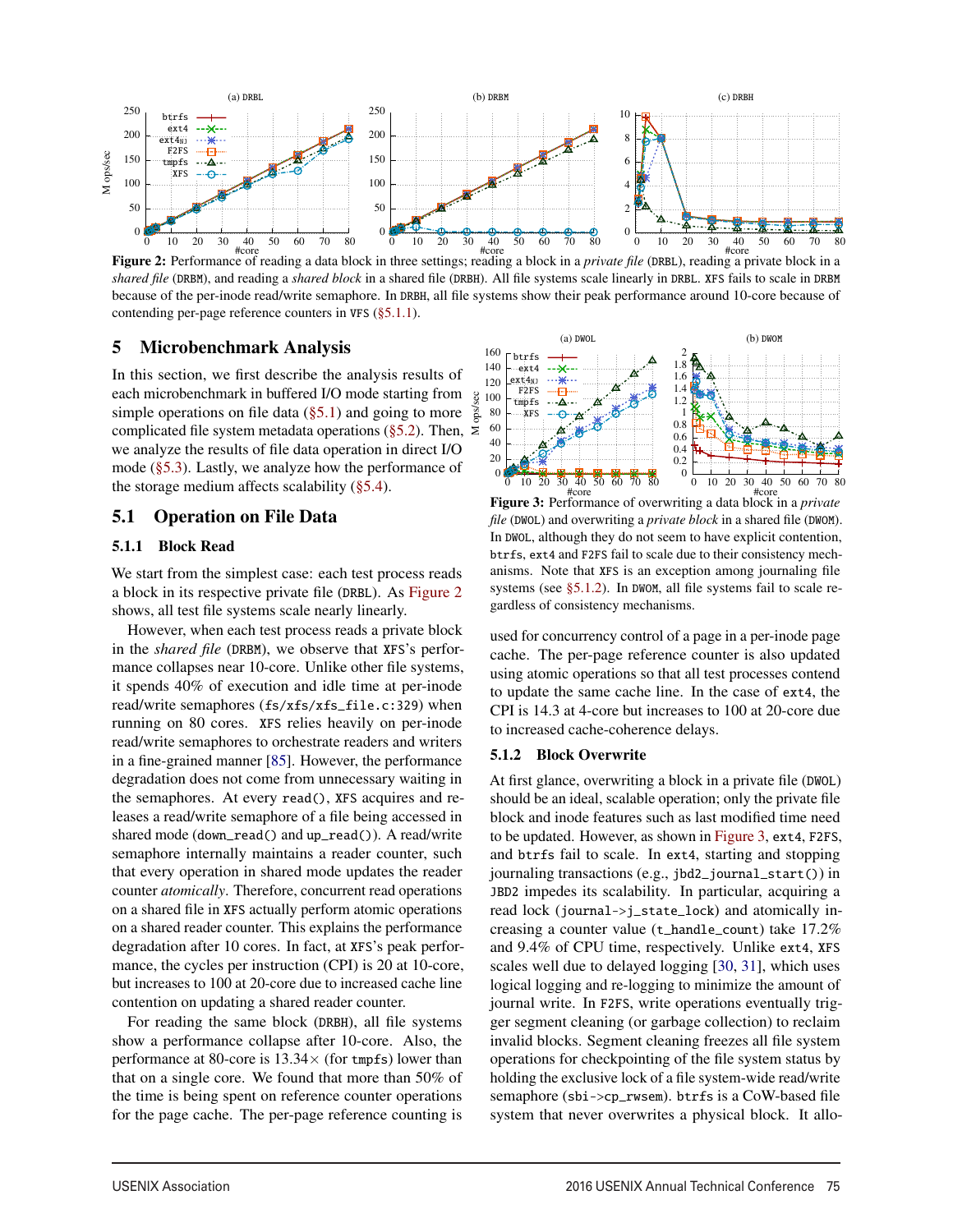

Figure 4: Performance of growing files (DWAL) and shrinking files (DWTL). None of the tested file systems scales.

cates a new block for every write operation so that its disk block allocation (i.e., updating its extent tree) becomes the sequential bottleneck.

When every test process overwrites each private block in the shared file (DWOM), none of the file systems scale. The common bottleneck is an inode mutex (inode->i\_mutex). The root cause of this sequential bottleneck stems from file system-specific implementations, not VFS. None of the tested file systems are implementing a range-based locking mechanism, which is common in parallel file systems [81]. In fact, this is a serious limitation in scaling I/O-intensive applications like DBMS. The common practice of running multiple I/O threads is not effective when applications are accessing a shared file, regardless of the underlying file systems. Furthermore, it may incur a priority inversion between I/O and latencysensitive client threads [24, 25], potentially disrupting the application's scalability behavior.

#### 5.1.3 File Growing and Shrinking

For file growing and shirking, all disk-based file systems fail to scale after 10-core (DWAL in Figure 4). In F2FS, allocating or freeing disk blocks entails updating two data structures: SIT (segment information table) tracking block validity, and NAT (node address table) tracking inode and block mapping tables. Contention in updating SIT and NAT limits F2FS's scalability. When allocating blocks, checking disk free-space and updating the NAT consumes 78% of the execution time because of lock contentions (nmı->nat\_tree\_lock). Similarly, there is another lock contention for freeing blocks to invalidate free blocks. This exhausts  $82\%$  of the execution time (sit\_i->sentry\_lock). In btrfs, when growing a file, the sequential bottleneck is checking and reserving free space (data\_info->lock and delalloc\_block\_rsv->lock). When shrinking a file, btrfs suffers from updating an extent tree, which keeps track of the reference count of disk blocks: A change in reference counts requires updates all the way up to the root node.

In ext4 and XFS, the *delayed allocation* technique, which defers block allocation until writeback to reduce fragmentation of a file, is also effective in improving manycore scalability by reducing the number of block



Figure 5: Performance of synchronous overwrites of a private file (DWSL). Only tmpfs ignoring fsync() scales.

allocation operations. Because of this, the scalability bottleneck of ext4 and XFS is not the block allocation but rather their journaling mechanisms. About 76–96% of the execution time was spent on journaling. ext4 spends most of its execution time on manipulating JBD2 shared data structures (e.g., journal\_j\_flags) protected by spinlocks and atomic instructions. XFS spends most of its execution time waiting on flushing its log buffers. Upon truncating files, these file systems face the same performance bottleneck.

In tmpfs, checking the capacity limit (\_\_vm\_enough\_memory()) becomes a scalability problem. As the used space approaches the capacity limit (at 50-core in this case), the checking takes a slow path for precise comparison of the remaining disk space. Tracking the used space by using a per-CPU counter scales up to 50-core, but fails to scale for more cores because of a contending spinlock in a per-CPU counter on the slow path to get a true value. When freeing blocks, updating per-cgroup page usage information using atomic decrements causes a performance collapse after 10-core.

#### 5.1.4 File Sync Operation

6

When using fsync(), a file system synchronously flushes dirty pages of a file and disk caches. In this regard, all file systems can scale up to the limitation of the storage medium. Although we use memory as a storage backend, none of the file systems scale, except tmpfs, which ignores fsync() operations. Notice that fsync() on btrfs is significantly slower than other file systems (see Figure 5). Similar to §5.1.2, btrfs propagates a block update to its root node so a large number of metadata pages need to be written<sup>2</sup>. All file systems (except for tmpfs and btrfs) start to degrade after 10-core. That is due to locks protecting flush operations (e.g., journal->j\_state\_lock), which start contending after roughly 10-core.

<sup>2</sup> To minimize fsync() latency, btrfs maintains a special *log-tree* to defer checkpointing the entire file system until the log is full. In the case of fsync()-heavy workloads, like DWSL, the log quickly becomes full; therefore, checkpointing or updating the root node becomes a sequential bottleneck.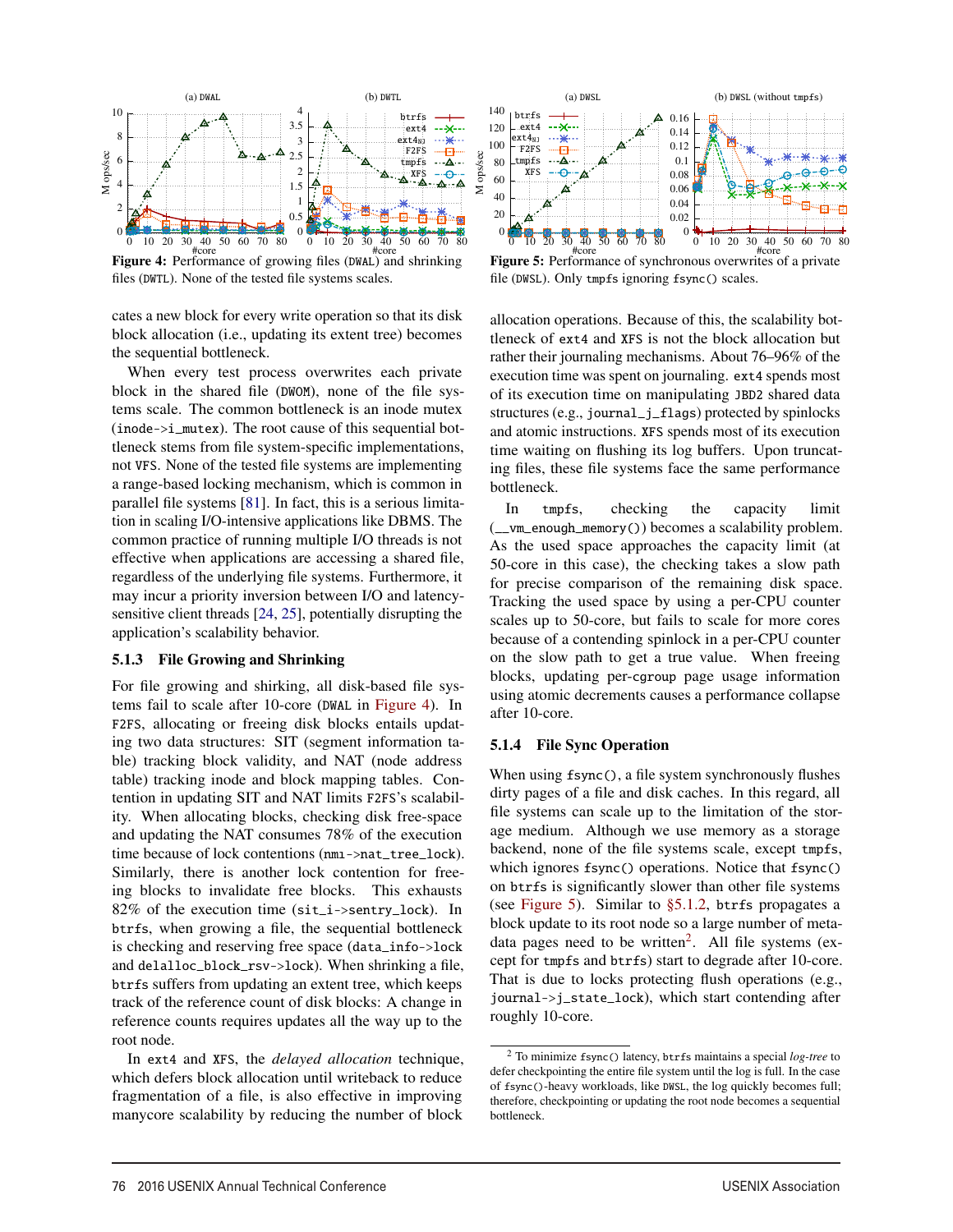

Figure 6: Performance of resolving path names; a private file path (MRPL), an arbitrary path in a shared directory (MRPM), and a single, shared path (MRPH). Surprisingly, resolving a single, common path name is the slowest operation (MRPH).



Figure 7: Performance of reading file entries in a private (MRDL) and a shared directory (MRDM). btrfs fails to scale in MRDL and none of the file systems scales in MRDM.

# 5.2 Operation on File System Metadata

#### 5.2.1 Path Name Resolution

The Linux kernel maintains a directory cache, or dcache, which caches dentry structures. Only when a dcache miss happens, the kernel calls the underlying file system to fill up the dcache. Since dcache hits are dominant in our microbenchmark, MRPL, MRPM, and MRPH stress the dcache operations implemented in the VFS layer. Thus there is little performance difference among file systems, as shown in Figure 6. Our experiment shows that (1) dcache is scalable up to 10-core if multiple processes attempt to resolve the occasionally shared path names (MRPM), and (2) contention on a shared path is so serious that resolving a single common path in applications becomes a scalability bottleneck. In MRPM and MRPH, a lockref in a dentry (i.e., dentry->d\_lockref), which combines a spinlock and a reference count into a single locking primitive for better scalability [38], becomes a scalability bottleneck. Specifically, the CPI of ext4 in MRPH increases from 14.2 at 10-core to 20 at 20-core due to increased cache-coherence delays.

#### 5.2.2 Directory Read

When listing a private directory (i.e., MRDL in Figure 7), all file systems scale linearly, except for btrfs. Ironically, the performance bottleneck of btrfs is the fine-grained locking. To read a file system buffer (i.e., extent\_buffer) storing directory entries, btrfs first acquires read locks from a leaf, containing the buffer, to the root node of its B-tree (btrfs\_set\_lock\_blocking\_rw()); moreover, to acquire a read lock of a file system buffer, btrfs per-



Figure 8: Performance of creating and deleting files in a private directory (i.e., MWCL and MWUL) and a shared directory (i.e., MWCM and MWUM).

forms two read/write spinlock operations and six atomic operations for reference counting. Because such excessive synchronization operations increase cache-coherence delays, CPI in btrfs is  $20.4\times$  higher than that of ext4 at 80-core (20 and 0.98, respectively). XFS shows better scalability than btrfs even though its directory is represented as a B+-tree due to coarser-grained locking, i.e., per-directory locking.

Unexpectedly, listing the shared directory (i.e., MRDM in Figure 7) is not scalable in any of the file systems; the VFS holds an inode mutex before calling a file systemspecific directory iteration function (iterate\_dir()).

#### 5.2.3 File Creation and Deletion

7

File creation and deletion performance are critical to the performance of email servers and file servers, which frequently create and delete small files. However, none of the file systems scale, as shown in Figure 8.

In tmpfs, a scalability bottleneck is adding and deleting a new inode in an inode list in a super block (i.e., sb->s\_inodes). An inode list in a super block is protected by a system-wide (not file system-wide) spinlock (i.e., inode\_sb\_list\_lock), so the spinlock becomes a performance bottleneck and incurs a performance col-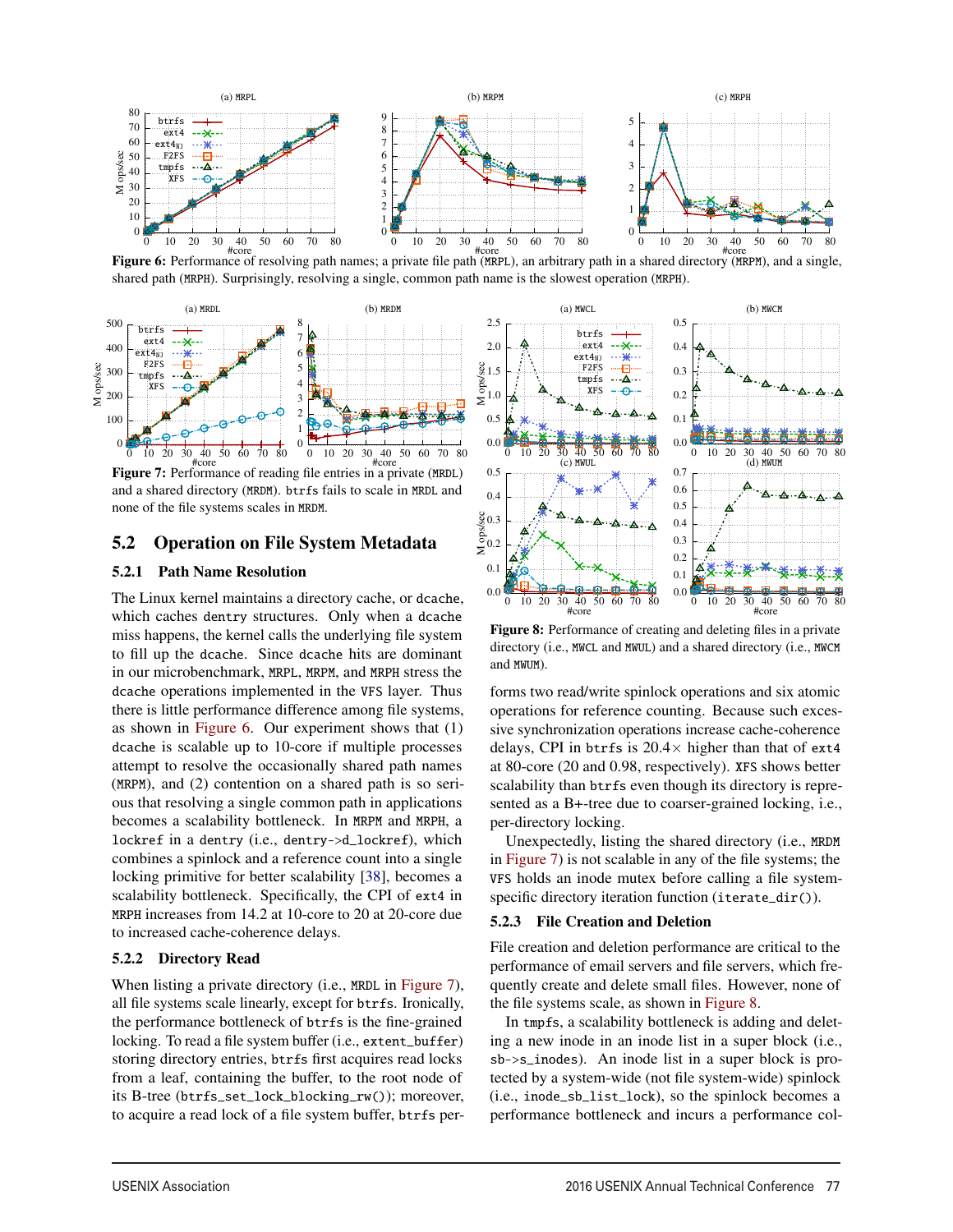

Figure 9: Performance of renaming files in a private directory (MWRL) and shared directory (MWRM). None of file systems scale.

lapse after 10-core. In fact, CPI at 10-core increases from 20 to 50 at 20-core due to shared cache line contention on the spinlock.

In ext4, inode allocation is a per-block group operation, so the maximum level of concurrency is the number of block groups (256 in our evaluation). But ext4's policy to preserve spatial locality (e.g., putting files under the same directory to the same block group) limits the maximum concurrency. Upon file deletion, ext4 first puts a deleted inode onto an orphan inode list in a super block (i.e., sbi->s\_orphan), which is protected by a per-filesystem spinlock. This list ensures that inodes and related resources (e.g., disk blocks) are freed even if the kernel crashes in the middle of the delete. Adding an inode to an orphan list is a sequential bottleneck.

Like ext4, XFS also maintains inodes per-block group (or allocation group). But, unlike ext4, a B+-tree is used to track which inode numbers are allocated and freed. Inode allocation and free incurs changes in the B+-tree and such changes need to be logged for consistency. So, journaling overhead waiting for flushing log buffers is the major source of bottlenecks (90% of time).

In btrfs, files and inodes are stored in the file system Btree. Therefore, file creation and deletion incur changes in the file system B-tree, and such changes eventually need to be propagated to the root node. Similar to other write operations, updating the root node is again a sequential bottleneck. In fact, between 40% and 60% of execution time is spent contending to update the root node.

In F2FS, performance characteristics of file creation and deletion are similar to those of appending and truncating data blocks in §5.1.3. The reason for this, in the case of deletion, is the contention in updating the SIT (segment info table), which keeps track of blocks in active use. In fact, up to 85% of execution time is spent on contending for updating the SIT. During create, contention within the NAT (node address table) is the main reason for the performance collapse.

When creating and deleting files in a shared directory, additional contention updating the shared directory is noticeable (see MWCM and MWUM in Figure 8). Like MRDM, Linux VFS holds a per-directory mutex while creating and deleting files.



Figure 10: Performance of file data operations in a direct I/O mode on a single RAMDISK. Performance of all tested file systems are saturated or declining after 10-core, at which a single RAMDISK becomes a bottleneck. For write operations, btrfs suffers from its heavy b-tree operations the same as in the buffered mode. For DWOM:O\_DIRECT, only XFS scales because it holds a shared lock for an inode while the others hold an inode mutex (inode->i\_mutex).

#### 5.2.4 File Rename

8

As Figure 9 shows, rename is a system-wide sequential operation regardless of the sharing level. In VFS, multiple readers optimistically access the dcache through rename\_lock, concurrently with multiple writers, and then later, each reader checks if the sequence number is the same as the one at the beginning of the operation. If sequence numbers do not match (i.e., there were changes in dentries), the reader simply retries the operation. Therefore, a rename operation needs to hold a write lock (i.e., write\_seqlock() on rename\_lock), which turns out to be the bottleneck in our benchmark. In MWRL, on average, 84.7% of execution time is spent waiting to acquire the rename\_lock. This scalability bottleneck is a serious limitation for applications that concurrently perform renaming of multiple files, like Exim.

# 5.3 Scalability in a Direct I/O Mode

Performance in direct I/O mode is critical for many I/Ointensive applications. To understand the scalability behavior, we ran microbenchmarks on file data operations from §5.1 in direct I/O mode (0\_DIRECT).

When each test process reads a block in its respective private file (DRBL:O\_DIRECT), there is no apparent contention at file system so the storage device (i.e., a single RAMDISK) becomes the bottleneck. When more than 10 cores are used (i.e., more than two sockets are involved in our experimental setup), performance gradually degrades due to the NUMA effect. When reading a private block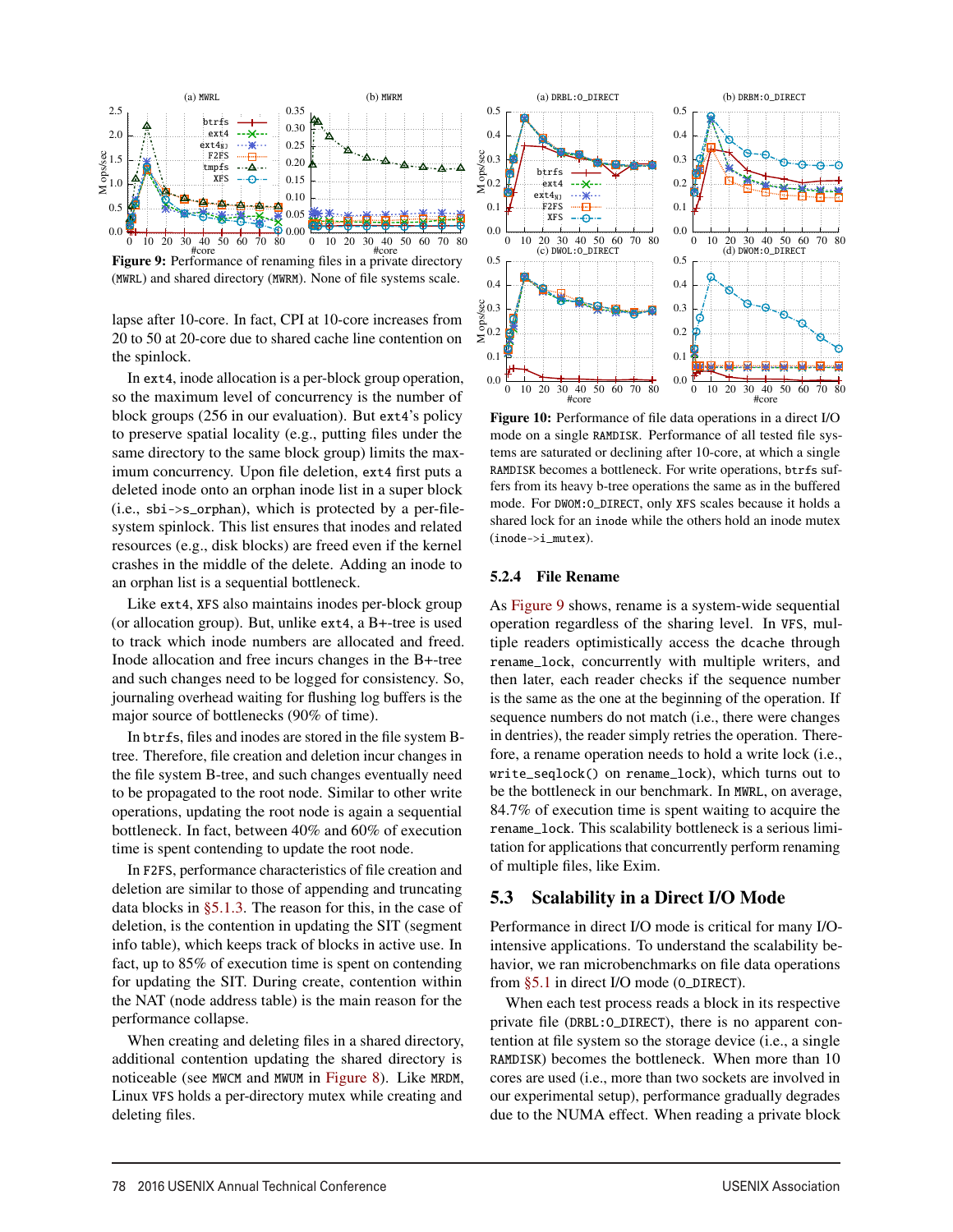

Figure 11: Relative performance of SSD and HDD to RAMDISK at 80-core. For buffered reads (e.g., DRBL) and contending operations (e.g., DWOM), the performance of the storage medium is not the dominant factor of applications' I/O performance.

of the shared file (DRBM:O\_DIRECT), XFS shows around 20- 50% higher performance than the other file systems. The performance difference comes from the different locking mechanism of the shared file for *w*riting. As discussed in §5.1.2, the file systems should lock the shared file before reading the disk blocks as the dirty pages of a file should be consistently written to that shared file. While writing dirty pages of a file in a direct I/O mode, XFS holds the shared lock of a file but others holds the inode mutex (inode->i\_mutex). Thus, read operations of the other file systems are serialized by the inode mutex.

For write operations, btrfs suffers from its heavy btree operations regardless of the contention level. When writing private files (DWOL:O\_DIRECT), the storage device is the bottleneck as same as DRBL:O\_DIRECT. When writing a private block of the shared file (DWOM:O\_DIRECT), only XFS scales up to 10-core. File systems other than XFS serialize concurrent write operations by holding the inode mutex. In contrast, since XFS holds the shared lock while writing disk blocks, write operations for the shared file can be concurrently issued.

The scalability bottleneck in accessing the shared file is a serious limitation for applications such as database systems and virtual machines, where large files (e.g., database table or virtual disk) are accessed in a direct I/O mode by multiple I/O threads.

# 5.4 Impact of Storage Medium

To understand how the performance of the storage medium affects the scalability behavior, we ran FXMARK on SSD and HDD, and compared their performance at 80 core in Figure 11. For synchronous write operations (e.g., DWSL) or operations incurring frequent page cache misses (e.g., DWAL), the bandwidth of the storage medium is a dominant factor. However, for buffered reads (e.g., DRBL) or contending operations (e.g., DWOM), the impact of the storage medium is not dominant. With larger memory devices, faster storage mediums (e.g., NVMe), and increasing core counts in modern computers, it is important to understand, measure, and thus improve the scalability behavior of file systems.

## 6 Application Benchmarks Analysis

In this section, we explain the scalability behavior of three applications on various file systems backed by memory.

Exim. After removing the scalability bottleneck in Exim (see  $\S 3.2$ ), it linearly scales up to 80-core (tmpfs) in Figure  $12(a)$ ). With the optimized Exim, ext4 scales the most, followed by ext $4_{NJ}$ , but it is still  $10 \times$  slower than tmpfs. Since Exim creates and deletes small files in partitioned spool directories, performance bottlenecks in each file system are equivalent to both MWCL and MWUL (see §5.2.3).

RocksDB. As Figure 12(b) illustrates, RocksDB scales fairly well for all file systems up to 10 cores but either flattens out or collapses after that. The main bottleneck can be found in RocksDB itself, synchronizing compactor threads among each other. Since multiple compactor threads concurrently write new merged files to disk, the behavior and performance bottleneck in each file system is analogous to DWAL (see §5.1.2).

DBENCH. Figure 12(c) illustrates the DBENCH results, which do not scale linearly with increasing core count for any of the file systems. This happens because DBENCH reads, writes, and deletes a large number of files in a *shared directory*. This is similar to our microbenchmarks MWCM and MWUM  $(\S 5.1.3)$ . tmpfs suffers for two reasons: look-ups and insertions in the page cache and reference counting for the dentry of the directory.

### 7 Summary of Benchmarks

We found 25 scalability bottlenecks in five widely-used file systems, as summarized in Figure 13 and Table 3. Some of the bottlenecks (e.g., inode list lock) are also found in recent literature [21, 56, 57]. In our opinion, this is the most important first step to scale file systems. We draw the following observations, to which I/O-intensive application developers must pay close attention.

High locality can cause performance collapse. Maintaining high locality is believed to be the golden rule to improve performance in I/O-intensive applications because it increases the cache hit ratio. But when the cache hit is dominant, the *scalability of cache hits* does matter. We found such performance collapses in the page cache and dentry cache in Linux file systems. [§5.1.1, §5.2.1]

Renaming is system-wide sequential. rename() is commonly used in many applications for transactional updates [46, 71, 75]. However, we found that rename() operations are completely serialized at a system level in Linux for consistent updates of the dentry cache. [§5.2.4]

Even read operations on a directory are sequential. All operations (e.g., readdir(), create(), and unlink()) on a shared directory are serialized through a per-directory mutex (inode->i\_mutex) in Linux. [§5.2.2, §5.2.3, §5.2.4]

9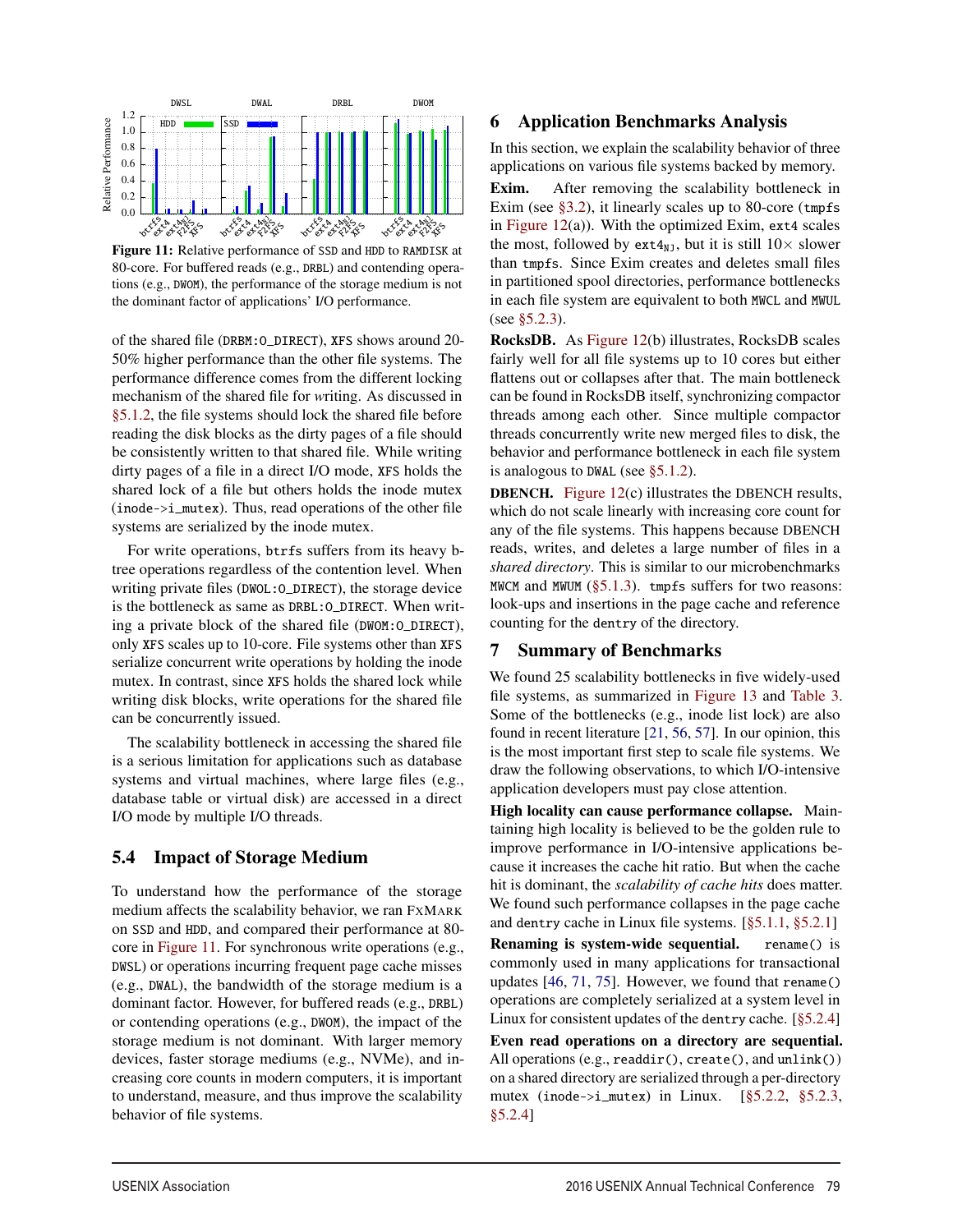

Figure 12: Performance of three applications—an email sever (Exim), a NoSQL key/value store (RocksDB), and a file server (DBENCH)—on various file systems backed by memory.

| <b>FS</b>        | <b>Bottleneck</b>                         | Sync. object                 | <b>Scope</b> | Operation                          |
|------------------|-------------------------------------------|------------------------------|--------------|------------------------------------|
| <b>VFS</b>       | Rename lock                               | rename lock                  | System       | rename()                           |
|                  | inode list lock                           | inode sb list lock           | System       | File creation and deletion         |
|                  | Directory access lock                     | $inode->i$ mutex             | Directory    | All directory operations           |
|                  | Page reference counter                    | page->_count                 | Page         | Page cache access                  |
|                  | dentry lockref [38]                       | dentry->d_lockref            | dentry       | Path name resolution               |
| btrfs            | Acquiring a write lock for a B-tree node  | $btrfs$ tree $lock()$        | File system  | All write operations               |
|                  | Acquiring a read lock for a B-tree node   | btrfs_set_lock_blocking_rw() | File system  | All read operations                |
|                  | Checking data free space                  | data info->lock              | File system  | File append                        |
|                  | Reserving data blocks                     | delalloc_block_rsv->lock     | File system  | File append                        |
|                  | File write lock                           | inode->i mutex               | File         | File write                         |
| ext4             | Acquiring a read lock for a journal       | journal->j_state_lock        | Journal      | Heavy metadata update operations   |
|                  | Atomic increment of a transaction counter | t handle count               | Journal      | Heavy metadata update operations   |
|                  | Orphan inode list                         | $\phi$ i->s_orphan           | File system  | File deletion                      |
|                  | Block group lock                          | bgl->locks                   | Block group  | File creation and deletion         |
|                  | File write lock                           | inode->i mutex               | File         | File write                         |
| F <sub>2FS</sub> | Single-threaded writing                   | $\phi$ ->cp_rwsem            | File system  | File write                         |
|                  | SIT (segment information table)           | sit_i->sentry_lock           | File system  | File write                         |
|                  | NAT (node address table)                  | nmi->nat tree lock           | File system  | File creation, deletion, and write |
|                  | File write lock                           | inode->i_mutex               | File         | File write                         |
| tmpfs            | Cgroup page reference counter             | counter->count               | cgroup       | File truncate                      |
|                  | Capacity limit check (per-CPU counter)    | sbinfo->used_blocks          | File system  | File write near disk full          |
|                  | File write lock                           | inode->i_mutex               | File         | File write                         |
| <b>XFS</b>       | Journal writing                           | log->l_icloglock             | File system  | Heavy metadata update operations   |
|                  | Acquiring a read lock of XFS inode        | ip->i_iolock                 | File         | File read                          |
|                  | File write lock                           | inode->i mutex               | File         | File write                         |

Table 3: The identified scalability bottlenecks in tested file systems with FXMARK.

10

A file cannot be concurrently updated. All of the tested file systems hold an exclusive lock for a file (inode->i\_mutex) during a write operation. This is a critical bottleneck for high-performance database systems allocating a large file but not maintaining the page cache by themselves (e.g., PostgreSQL). Even in the case of using direct I/O operations, this is the critical bottleneck for both read and write operations as we discussed in §5.3. To the best of our knowledge, the only way to concurrently update a file in Linux is to update it on a XFS partition with O\_DIRECT mode, because XFS holds a shared lock of a file for all IO operations in direct I/O mode [26]. [§5.1.2]

Metadata changes are not scalable. For example, creating, deleting, growing, and shrinking a file are not scalable in Linux. The key reason is that existing consistency mechanisms (i.e., journaling in ext4 and XFS, copy-onwrite in btrfs, and log-structured writing in F2FS) are not designed with manycore scalability in mind. [§5.1.3, §5.2.3]

Overwriting could be as expensive as appending. Many I/O-optimized applications such as MySQL and PostgreSQL pre-allocate file blocks of heavily updated

files (e.g., log files) and overwrite them instead of growing files dynamically to reduce the overhead of changing its metadata [64, 71, 84]. But in non-in-place update file systems such as btrfs and F2FS, overwrite is written in a new place; it involves freeing and allocating disk blocks, updating the inode block map, etc. and thus is as expensive as append operations. [§5.1.2]

Scalability is not portable. Some file systems have peculiar scalability characteristics for some operations; a single file read of multiple threads is not scalable in XFS due to the scalability limitation of Linux's read/write semaphore; in F2FS, a checkpointing operation caused by segment cleaning freezes entire file system operations so scalability will be seriously hampered under write-heavy workloads with low free space; enumerating directories in btrfs is not scalable because of too frequent atomic operations. The scalability of an I/O-intensive application is very file system-specific. [§5.1.1, §5.1.2, §5.2.2]

Non-scalability often means wasting CPU cycles. In file systems, concurrent operations are coordinated mainly by locks. Because of spinning of spinlock and optimistic spinning of blocking locks, non-scalable file systems tend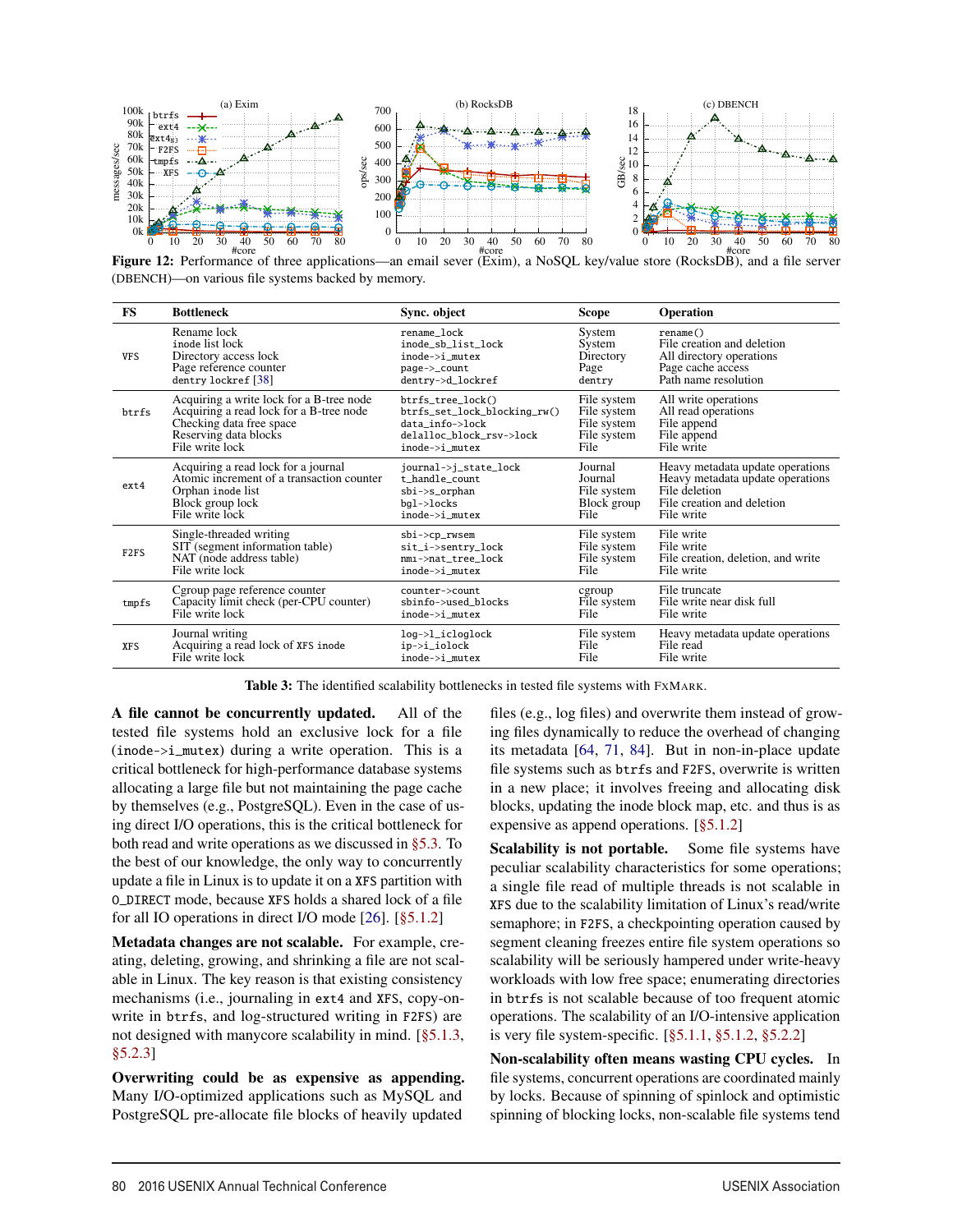|             | btrfs          | ext4           | $ext{4}_{N1}$  | F <sub>2FS</sub> | tmpfs          | XFS            | 100  |                           |
|-------------|----------------|----------------|----------------|------------------|----------------|----------------|------|---------------------------|
| <b>DRBL</b> | 80             | 80             | 80             | 80               | 80             | 80             |      |                           |
| <b>DRBM</b> | 80             | 80             | 80             | 80               | 80             | 10             |      |                           |
| <b>DRBH</b> | $\overline{4}$ | 4              | 10             | 4                | $\overline{2}$ | 10             |      |                           |
| <b>DWOL</b> | 10             | 10             | 80             | 10               | 80             | 80             |      |                           |
| <b>DWOM</b> |                | 1              | $\overline{2}$ | 1                | Ī.             | $\overline{2}$ | 10   |                           |
| <b>DWAL</b> | 10             | 10             | 80             | 10               | 50             | 30             |      |                           |
| <b>DWTL</b> | $\overline{2}$ | 10             | 10             | 10               | 10             | 10             |      |                           |
| <b>DWSL</b> | 30             | 10             | 10             | 10               | 80             | 10             |      | 80-core                   |
| <b>MRPL</b> | 80             | 80             | 80             | 80               | 80             | 80             |      |                           |
| <b>MRPM</b> | 20             | 20             | 20             | 30               | 20             | 20             | 1    | $\overline{\overline{a}}$ |
| <b>MRPH</b> | 10             | 10             | 10             | 10               | 10             | 10             |      | e                         |
| <b>MRDL</b> | $\overline{4}$ | 80             | 80             | 80               | 80             | 80             |      | Speed                     |
| <b>MRDM</b> | 80             | 1              | ı              | 1                | $\overline{2}$ | 80             |      |                           |
| <b>MWCL</b> | 4              | 10             | 10             | 4                | 10             | $\overline{4}$ |      |                           |
| MWCM        | $\overline{4}$ | $\overline{2}$ | $\overline{2}$ | 10               | $\overline{4}$ | $\overline{2}$ | 0.1  |                           |
| <b>MWUL</b> | $\overline{2}$ | 20             | 60             | 4                | 20             | 10             |      |                           |
| MWUM        | 4              | 40             | 20             | 4                | 30             | $\overline{4}$ |      |                           |
| <b>MWRL</b> | 1              | 10             | 10             | 10               | 10             | 10             |      |                           |
| <b>MWRM</b> | 30             | 80             | $\overline{2}$ | 80               | $\overline{2}$ | 60             | 0.01 |                           |
|             |                |                |                |                  |                |                |      |                           |

Figure 13: Summary of manycore scalability of tested file systems. The color represents the relative speed over a single-core performance of a file system with a specific microbenchmark. The number in a cell denotes the core count at peak performance.

to consume more CPU cycles to alleviate the contention. In our benchmarks, about 30-90% of CPU cycles are consumed for synchronization. [§5.1.3, §5.2.2]

# 8 Discussion

The next question is whether traditional file system designs can be used and implemented in a scalable way. It is difficult to answer conclusively. At a high level, the root causes of the scalability problems of file systems are not different from those of OS scalability in previous studies [21, 22, 32–34]: shared cache line contention, reference counting, coarse-grained locking, etc. But the devil is in the details; some are difficult to fix with known techniques and lead us to revisit the core design of file systems.

Consistency mechanisms need to be scalable. All three consistency mechanisms, journaling (ext4 and XFS), log-structured writing (F2FS), and copy-on-write (btrfs), are scalability bottlenecks. We think these are caused by their inherent designs so that our community needs to revisit consistency mechanisms from a scalability perspective.

In journaling file systems, committing a journal transaction guarantees a filesystem-wide consistency. To this end, ext4, for example, maintains a single running journal transaction, so accessing the journal transaction becomes a scalability bottleneck. Scalable journaling is still an unexplored area in the context of file systems, though there are some studies in the database field [54, 66, 90, 91].

In the case when copy-on-write techniques are combined with self-balancing index structures (e.g., B-tree) like btrfs, such file systems are very fragile to scalability; a leaf node update triggers updates of all interim nodes to the root so that write locks of all nodes should be acquired.

11

Moreover, two independent updates should contend for acquiring locks of common ancestors. Besides locking overhead, this could result in a deadlock if two updates should be coordinated by other locks. We suspect this is the reason why btrfs uses the retry-based locking protocol to acquire a node lock (btrfs\_tree\_lock()). Parallelizing a CoW file system by extending the current B-tree scheme (e.g., LSM tree) or using non-self-balancing index structures (e.g., radix tree or hash table) is worth further research.

To our best knowledge, all log-structured file systems, including F2FS, NILFS2 [3], and UBIFS [4], adopt singlethreaded writing. By nature, log-structured file systems are designed to create a large sequential write stream, while metadata updates should be issued after writing file data for consistency guarantee. Multi-headed logstructured writing schemes are an unexplored area in the context of file systems, while some techniques are proposed at the storage device level [28, 58].

Spatial locality still needs to be considered. One potential solution to parallelizing file systems is partitioning. To see its feasibility, we modified Exim and RocksDB to run on multiple file system partitions for spool directories and database files, respectively. We set up 60 file system partitions, the maximum allowed on a disk, to spread files in 60 ways. Our results on RAMDISK and HDD show its potential and limitations at the same time. We see a significant performance improvement on RAMDISK (Figure 14). It confirms that the reduced contentions in a file system can improve the scalability. However, the RocksDB results on HDD also show its limitation (Figure 15). In all file systems except for F2FS, the partitioned case performs worse, as partitioning ruins spatial locality. But F2FS performs equally well in both cases; because the log-structured writing scheme of F2FS always issues bulk sequential write for file data, the impact of partitioning is negligible. The above example shows the unique challenges in designing scalable file systems. Optimizing for storage devices based on their performance characteristics and achieving consistency guarantees in a scalable fashion will be critical in file systems.

File system-specific locking schemes in VFS. The scalable performance of locking strategies, such as granularity and types of lock, is dependent on data organization and management. The current locking schemes enforced in VFS will become obsolete as storage devices and file systems change. For example, the inode mutex for directory accesses, currently enforced by the VFS, should be flexible enough for each file system to choose proper, finer-grained locking.

Reference counting still does matter. We found scalability problems in the reference counters of various file system objects (e.g., page, dentry, and XFS inode struc-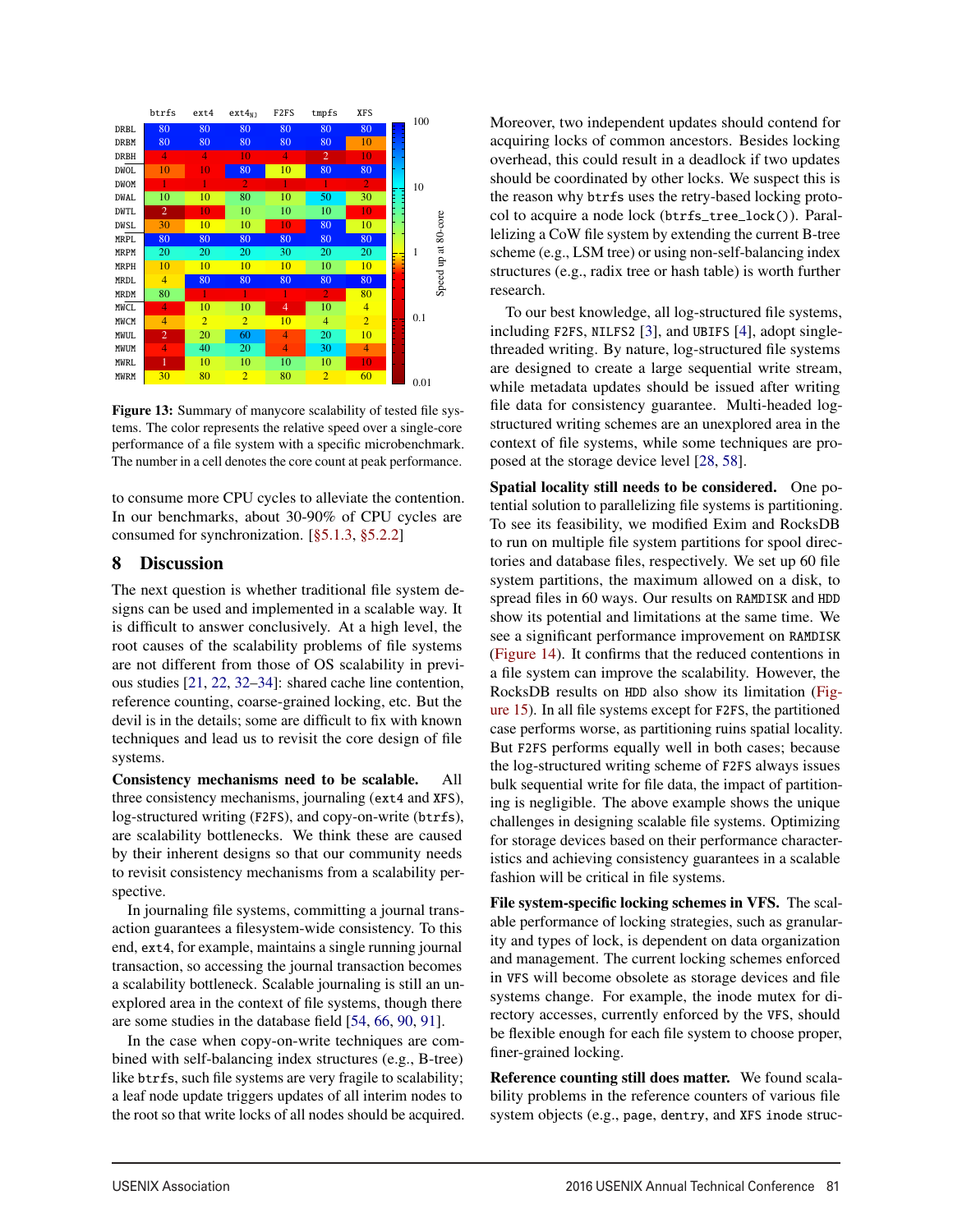

Figure 14: Performance of Exim and RocksDB after dividing each file system to 60 partitions on RAMDISK.



Figure 15: Performance of RocksDB with and without partitioning HDD. For clarity, results up to 20-core are presented because the performance of all file systems is saturated after that. Except for F2FS, all other file systems fail to scale after partitioning and perform around 50% of the original performance. The impact of partitioning in F2FS is negligible because the log-structured writing in F2FS always generates large sequential write for file data.

tures). Many previous studies proposed scalable reference counting mechanisms, including clustered object [61], SNIZ [40], sloppy counter [21], Refcache [33], and Linux per-CPU counter [39], but we identified that they are not adequate for file system objects for two reasons. First, their space overhead is proportional to the number of cores since they speed up by separating cache lines per-core. Such space overhead is especially problematic to file system objects, which are many in number and small in size (typically a few tens or hundreds of bytes). For example, in our 80-core machine, the space required for per-core counters per page is  $5\times$  larger than the page structure itself (320 bytes vs. 64 bytes). Second, getting the true value is not scalable but immediate. Recall that we found the reader counter problem at the R/W semaphore used in the XFS inode  $(\S 5.1.1)$ . If getting the number of reader is not immediate, writers waiting for readers can starve.

# 9 Related Work

Benchmarking file systems. Due to the complexity of file systems and interactions among multiple factors (e.g., page cache, on-disk fragmentation, and device characteristics), file system benchmarks have been criticized for decades [12, 87–89]. Popular file system benchmarks, such as FIO [1] and iozone [2], mostly focus on measuring bandwidth and IOPS of file system operations varying I/O patterns. In contrast, recently developed benchmarks focus on a specific system (e.g., smartphones [59]) or

a particular component in file systems (e.g., block allocation [47]). Along this line, FXMARK focuses only on manycore scalability of file systems.

Scaling operating systems. To improve the scalability of OS, researchers have been optimizing existing OSes [20–22, 32, 33] or have been building new OSes based on new design principles [16, 34]. However, previous studies used memory-based file systems to opt out of the effect of I/O operations. In Arrakis [74], since file system service is a part of applications, its manycore scalability solely depends on each application.

Scaling file systems. The Linux kernel community has made a steady effort to improve the scalability of the file system by mostly reducing lock contentions [35, 36, 65]. Hare [45] is a scalable file system for non-cache-coherent systems. But it does not provide durability and crash consistency, which were significant performance bottlenecks in our evaluation. ScaleFS [41] extends a scalable in-memory file system to support consistency by using operation log on an on-disk file system. SpanFS [57] adopts partitioning techniques to reduce lock contentions. But how partitioning affects performance in a physical storage medium such as SSD and HDD is not explored.

Optimizing the storage stack for fast storage. As storage devices become dramatically faster, there are research efforts to make storage stacks more scalable. Many researchers made efforts to reduce the overhead and latency of interrupt handling in the storage device driver layer [13, 82, 92, 93]. At the block layer, Bjørling et al. [18] address the scalability of the Linux block layer and propose a new Linux block layer, which maintains a per-core request queue.

# 10 Conclusion

We performed a comprehensive analysis of the manycore scalability of five widely-deployed file systems using our FXMARK benchmark suite. We observed many unexpected scalability behaviors of file systems. Some of them lead us to revisit the core design of traditional file systems; in addition to well-known scalability techniques, scalable consistency guarantee mechanisms and optimizing for storage devices based on their performance characteristics will be critical. We believe that our analysis results and insights can be a starting point toward designing scalable file systems for manycore systems.

# 11 Acknowledgment

12

We thank the anonymous reviewers, and our shepherd, Angela Demke Brown, for their helpful feedback. This research was supported by the NSF award DGE-1500084, ONR under grant N000141512162, DARPA Transparent Computing program under contract No. DARPA-15-15- TC-FP-006, ETRI MSIP/IITP[B0101-15-0644], and NRF BSRP/MOE[2015R1A6A3A03019983].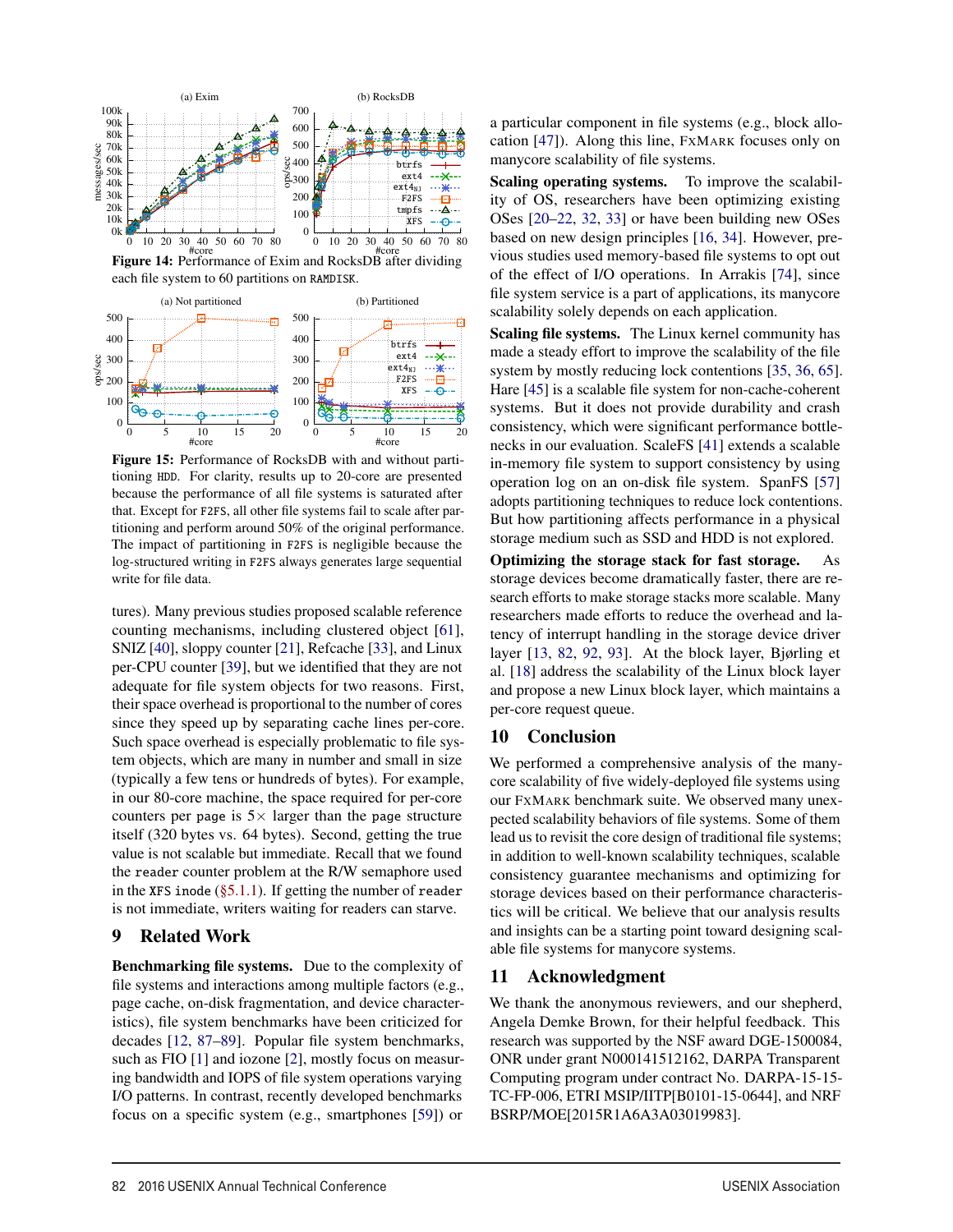#### References

- [1] Flexible I/O Tester. https://github.com/axboe/fio.
- [2] IOzone Filesystem Benchmark. http://www.iozone.org/.
- [3] NILFS Continuous Snapshotting Filesystem. http://nilfs. sourceforge.net/en/.
- [4] UBIFS UBI File-System. http://www.linux-mtd. infradead.org/doc/ubifs.html.
- [5] DBENCH, 2008. https://dbench.samba.org/.
- [6] MongoDB, 2009. https://www.mongodb.org/.
- [7] perf: Linux profiling with performance counters, 2014. https: //perf.wiki.kernel.org/index.php/Main\_Page.
- [8] Exim Internet Mailer, 2015. http://www.exim.org/.
- [9] SAP HANA, 2015. http://hana.sap.com/abouthana. html/.
- [10] MariaDB, 2015. https://mariadb.org/.
- [11] VoltDB, 2015. https://voltdb.com/.
- [12] N. Agrawal, A. C. Arpaci-Dusseau, and R. H. Arpaci-Dusseau. Generating Realistic Impressions for File-system Benchmarking. *Trans. Storage*, 5(4):16:1–16:30, Dec. 2009.
- [13] I. Ahmad, A. Gulati, and A. Mashtizadeh. vIC: Interrupt coalescing for virtual machine storage device IO. In *Proceedings of the 2011 ATC Annual Technical Conference (ATC)*, Portland, OR, June 2011.
- [14] P. Alcorn. Samsung Releases New 12 Gb/s SAS, M.2, AIC And 2.5" NVMe SSDs: 1 Million IOPS, Up To 15.63 TB, 2013. http://www.tomsitpro.com/articles/samsungsm953-pm1725-pm1633-pm1633a,1-2805.html.
- [15] Artem B. Bityutskiy. JFFS3 design issues. http://linux-mtd. infradead.org/tech/JFFS3design.pdf.
- [16] A. Baumann, P. Barham, P.-E. Dagand, T. Harris, R. Isaacs, S. Peter, T. Roscoe, A. Schüpbach, and A. Singhania. The Multikernel: A New OS Architecture for Scalable Multicore Systems. In *Proceedings of the 8th Symposium on Operating Systems Design and Implementation (OSDI)*, San Diego, CA, Dec. 2008.
- [17] S. Bhattacharya, S. Pratt, B. Pulavarty, and J. Morgan. Asynchronous I/O support in Linux 2.5. In *Proceedings of the Linux Symposium*, Ottawa, Canada, June 2003.
- [18] M. Bjørling, J. Axboe, D. Nellans, and P. Bonnet. Linux Block IO: Introducing Multi-queue SSD Access on Multi-core Systems. In *Proceedings of the 6th International Systems and Storage Conference (SYSTOR)*, June 2013.
- [19] S. Borkar. Thousand Core Chips: A Technology Perspective. In *Proceedings of the 44th Annual Design Automation Conference (DAC)*, June 2007.
- [20] S. Boyd-Wickizer, H. Chen, R. Chen, Y. Mao, M. F. Kaashoek, R. Morris, A. Pesterev, L. Stein, M. Wu, Y. Dai, Y. Zhang, and Z. Zhang. Corey: An Operating System for Many Cores. In *Proceedings of the 8th Symposium on Operating Systems Design and Implementation (OSDI)*, San Diego, CA, Dec. 2008.
- [21] S. Boyd-Wickizer, A. T. Clements, Y. Mao, A. Pesterev, M. F. Kaashoek, R. Morris, and N. Zeldovich. An Analysis of Linux Scalability to Many Cores. In *Proceedings of the 9th Symposium on Operating Systems Design and Implementation (OSDI)*, Vancouver, Canada, Oct. 2010.
- [22] S. Boyd-Wickizer, M. F. Kaashoek, R. Morris, and N. Zeldovich. Non-scalable locks are dangerous. In *Proceedings of the Linux Symposium*, Ottawa, Canada, July 2012.
- [23] N. Brown. An f2fs teardown, 2010. https://lwn.net/ Articles/518988/.
- [24] M. Callaghan. Bug #55004: async fuzzy checkpoint constraint isn't really async, 2010. http://bugs.mysql.com/bug.php?

id=55004.

- [25] M. Callaghan. InnoDB fuzzy checkpoints, 2010. https: //www.facebook.com/notes/mysqlfacebook/innodbfuzzy-checkpoints/408059000932.
- [26] M. Callaghan. XFS, ext and per-inode mutexes, 2011. https://www.facebook.com/notes/mysql-at-facebook/ xfs-ext-and-per-inode-mutexes/10150210901610933.
- [27] M. Cao, J. R. Santos, and A. Dilger. Ext4 block and inode allocator improvements. In *Proceedings of the Linux Symposium*, 2008.
- [28] M.-L. Chiang, P. C. Lee, and R.-C. Chang. Using data clustering to improve cleaning performance for flash memory. *Software-Practice & Experience*, 29(3):267–290, 1999.
- [29] V. Chidambaram, T. Sharma, A. C. Arpaci-Dusseau, and R. H. Arpaci-Dusseau. Consistency Without Ordering. In *Proceedings of the 10th Usenix Conference on File and Storage Technologies (FAST)*, San Jose, California, USA, Feb. 2012.
- [30] D. Chinner. XFS Delayed Logging Design, 2010. http: //git.kernel.org/cgit/linux/kernel/git/torvalds/ linux.git/tree/Documentation/filesystems/xfsdelayed-logging-design.txt.
- [31] D. Chinner. Improving Metadata Performance By Reducing Journal Overhead, 2010. http://xfs.org/index. php/Improving\_Metadata\_Performance\_By\_Reducing\_ Journal\_Overhead.
- [32] A. T. Clements, M. F. Kaashoek, and N. Zeldovich. Scalable Address Spaces Using RCU Balanced Trees. In *Proceedings of the 17th International Conference on Architectural Support for Programming Languages and Operating Systems (ASPLOS)*, London, UK, Mar. 2012.
- [33] A. T. Clements, M. F. Kaashoek, and N. Zeldovich. RadixVM: Scalable Address Spaces for Multithreaded Applications. In *Proceedings of the ACM EuroSys Conference*, Prague, Czech Republic, Apr. 2013.
- [34] A. T. Clements, M. F. Kaashoek, N. Zeldovich, R. T. Morris, and E. Kohler. The Scalable Commutativity Rule: Designing Scalable Software for Multicore Processors. In *Proceedings of the 24th ACM Symposium on Operating Systems Principles (SOSP)*, Farmington, PA, Nov. 2013.
- [35] J. Corbet. JLS: Increasing VFS scalability, 2009. https://lwn. net/Articles/360199/.
- [36] J. Corbet. Dcache scalability and RCU-walk, 2010. https: //lwn.net/Articles/419811/.
- [37] J. Corbet. XFS: the filesystem of the future?, 2012. https: //lwn.net/Articles/476263/.
- [38] J. Corbet. Introducing lockrefs, 2013. https://lwn.net/ Articles/565734/.
- [39] J. Corbet. Per-CPU reference counts, 2013. https://lwn.net/ Articles/557478/.
- [40] F. Ellen, Y. Lev, V. Luchangco, and M. Moir. SNZI: Scalable NonZero Indicators. In *Proceedings of the 26th ACM SIGACT-SIGOPS Symposium on Principles of Distributed Computing*, Portland, OR, Aug. 2007.
- [41] R. Eqbal. ScaleFS: A Multicore-Scalable File System. Master's thesis, Massachusetts Institute of Technology, 2014.
- [42] Ext4 Wiki. Ext4 Disk Layout. https://ext4.wiki.kernel. org/index.php/Ext4\_Disk\_Layout.
- [43] Facebook. RocksDB, 2013. http://rocksdb.org/.

13

- [44] M. J. Foley. Microsoft SQL Server 2014 released to manufacturing, 2014. http://www.zdnet.com/article/microsoftsql-server-2014-released-to-manufacturing/.
- [45] C. Gruenwald III, F. Sironi, M. F. Kaashoek, and N. Zeldovich.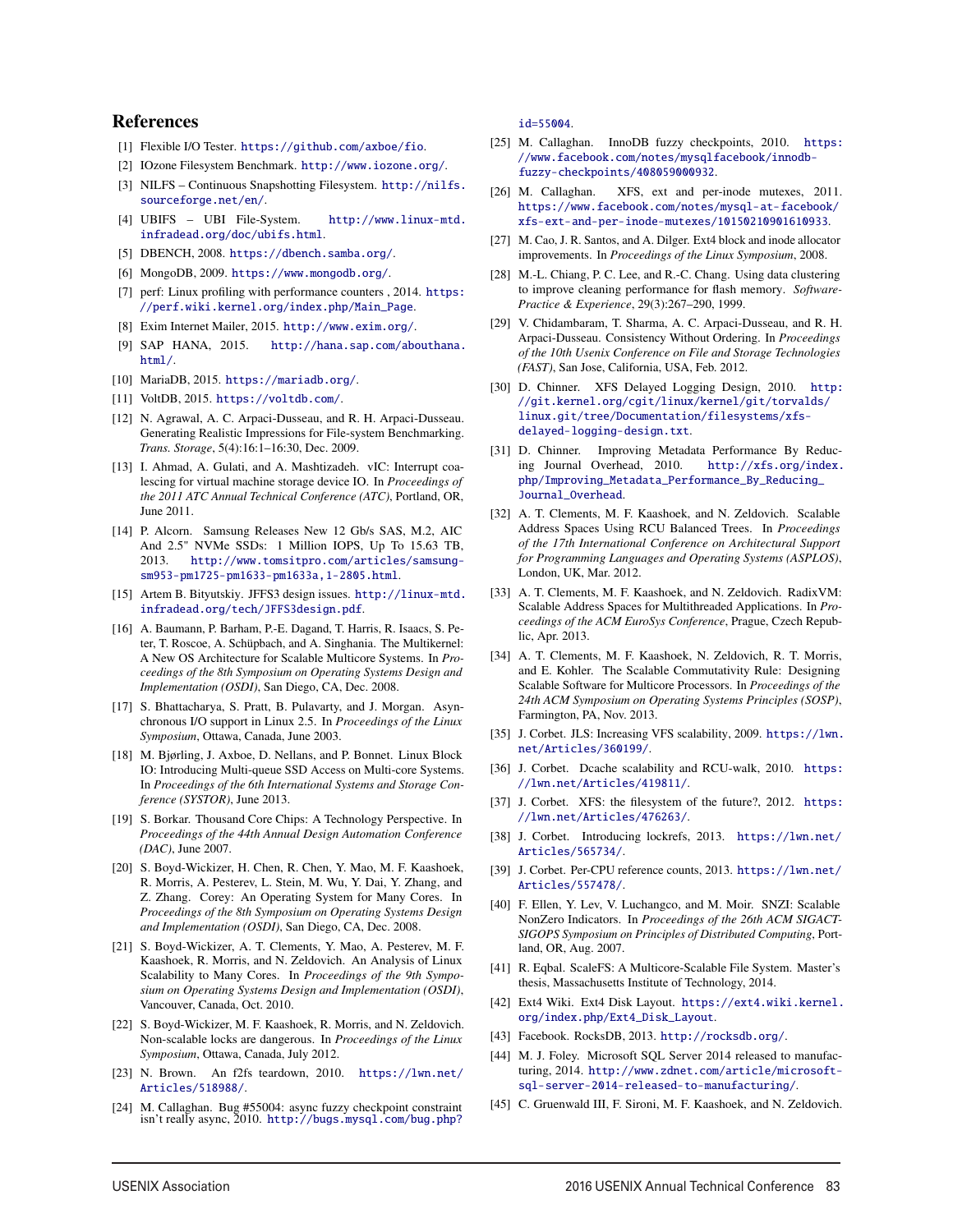Hare: a file system for non-cache-coherent multicores. In *Proceedings of the ACM EuroSys Conference*, Bordeaux, France, Apr. 2015.

- [46] T. Harter, C. Dragga, M. Vaughn, A. C. Arpaci-Dusseau, and R. H. Arpaci-Dusseau. A File is Not a File: Understanding the I/O Behavior of Apple Desktop Applications. In *Proceedings of the 23rd ACM Symposium on Operating Systems Principles (SOSP)*, Cascais, Portugal, Oct. 2011.
- [47] J. He, D. Nguyen, A. C. Arpaci-Dusseau, and R. H. Arpaci-Dusseau. Reducing file system tail latencies with Chopper. In *Proceedings of the 13th Usenix Conference on File and Storage Technologies (FAST)*, Santa Clara, California, USA, Feb. 2015.
- [48] HP. Performance improvements using Concurrent I/O on HP-UX 11i v3 with OnlineJFS 5.0.1 and the HP-UX 11i Logical Volume Manager, 2015. http://www.filibeto.org/unix/hpux/lib/os/volume-manager/perf-hpux-11.31-cioonlinejfs-4AA1-5719ENW.pdf.
- [49] *Converged System for SAP HANA Scale-out Configurations*. HP, 2015. http://www8.hp.com/h20195/v2/GetPDF.aspx% 2F4AA5-1488ENN.pdf.
- [50] IBM. Use concurrent I/O to improve DB2 database performance, 2012. http://www.ibm.com/developerworks/data/ library/techarticle/dm-1204concurrent/.
- [51] Intel. Performance Benchmarking for PCIe and NVMe Enterprise Solid-State Drives, 2015. http://www.intel. com/content/dam/www/public/us/en/documents/whitepapers/performance-pcie-nvme-enterprise-ssdswhite-paper.pdf.
- [52] D. Jeong, Y. Lee, and J.-S. Kim. Boosting quasi-asynchronous I/O for better responsiveness in mobile devices. In *Proceedings of the 13th Usenix Conference on File and Storage Technologies (FAST)*, Santa Clara, California, USA, Feb. 2015.
- [53] R. Johnson, I. Pandis, N. Hardavellas, A. Ailamaki, and B. Falsafi. Shore-MT: A Scalable Storage Manager for the Multicore Era. In *Proceedings of the 12th International Conference on Extending Database Technology: Advances in Database Technology*, EDBT '09, pages 24–35. ACM, 2009.
- [54] R. Johnson, I. Pandis, R. Stoica, M. Athanassoulis, and A. Ailamaki. Aether: A Scalable Approach to Logging. *Proc. VLDB Endow.*, 3(1-2):681–692, Sept. 2010.
- [55] D. H. Kang, C. Min, and Y. I. Eom. An Efficient Buffer Replacement Algorithm for NAND Flash Storage Devices. In *Proceedings of the 22nd International Symposium on Modelling, Analysis & Simulation of Computer and Telecommunication Systems (MAS-COTS)*, Paris, France, Sept. 2014.
- [56] J. Kang, B. Zhang, T. Wo, C. Hu, and J. Huai. MultiLanes: providing virtualized storage for OS-level virtualization on many cores. In *Proceedings of the 12th Usenix Conference on File and Storage Technologies (FAST)*, Santa Clara, California, USA, Feb. 2014.
- [57] J. Kang, B. Zhang, T. Wo, W. Yu, L. Du, S. Ma, and J. Huai. SpanFS: a scalable file system on fast storage devices. In *Proceedings of the 2015 ATC Annual Technical Conference (ATC)*, Santa Clara, CA, July 2015.
- [58] J.-U. Kang, J. Hyun, H. Maeng, and S. Cho. The multi-streamed solid-state drive. In *Proceedings of the 6th USENIX conference on Hot Topics in Storage and File Systems*, pages 13–13. USENIX Association, 2014.
- [59] H. Kim, N. Agrawal, and C. Ungureanu. Revisiting Storage for Smartphones. *Trans. Storage*, 8(4):14:1–14:25, Dec. 2012.
- [60] J. Kim. f2fs: introduce flash-friendly file system, 2012. https: //lwn.net/Articles/518718/.
- [61] O. Krieger, M. Auslander, B. Rosenburg, R. W. Wisniewski,

14

J. Xenidis, D. Da Silva, M. Ostrowski, J. Appavoo, M. Butrico, M. Mergen, A. Waterland, and V. Uhlig. K42: Building a Complete Operating System. In *Proceedings of the ACM EuroSys Conference*, Leuven, Belgium, Apr. 2006.

- [62] G. Kurian, J. E. Miller, J. Psota, J. Eastep, J. Liu, J. Michel, L. C. Kimerling, and A. Agarwal. ATAC: A 1000-core Cachecoherent Processor with On-chip Optical Network. In *Proceedings of the 19th International Conference on Parallel Architectures and Compilation Techniques (PACT)*, Vienna, Austria, Sept. 2010.
- [63] C. Lee, D. Sim, J. Hwang, and S. Cho. F2FS: A new file system for flash storage. In *Proceedings of the 13th Usenix Conference on File and Storage Technologies (FAST)*, Santa Clara, California, USA, Feb. 2015.
- [64] W. Lee, K. Lee, H. Son, W.-H. Kim, B. Nam, and Y. Won. WAL-DIO: Eliminating the Filesystem Journaling in Resolving the Journaling of Journal Anomaly. In *Proceedings of the 2015 ATC Annual Technical Conference (ATC)*, Santa Clara, CA, July 2015.
- [65] W. Long. [PATCH] dcache: Translating dentry into pathname without taking rename\_lock, 2013. https://lkml.org/lkml/ 2013/9/4/471.
- [66] N. Malviya, A. Weisberg, S. Madden, and M. Stonebraker. Rethinking main memory oltp recovery. In *Proceedings of the 30th IEEE International Conference on Data Engineering Workshop*, Chicago, IL, Mar. 2014.
- [67] A. Mathur, M. Cao, S. Bhattacharya, A. Dilger, A. Tomas, and L. Vivier. The new ext4 filesystem: current status and future plans. In *Proceedings of the Linux Symposium*, 2007.
- [68] R. McDougall. Solaris Internals and Performance FAQ: Direct I/O, 2012. http://www.solarisinternals.com/wiki/ index.php/Direct\_I/O.
- [69] M. K. McKusick, W. N. Joy, S. J. Leffler, and R. S. Fabry. A Fast File System for UNIX. *ACM Trans. Comput. Syst.*, 2(3):181–197, Aug. 1984. ISSN 0734-2071.
- [70] C. Min, K. Kim, H. Cho, S.-W. Lee, and Y. I. Eom. SFS: Random Write Considered Harmful in Solid State Drives. In *Proceedings of the 10th Usenix Conference on File and Storage Technologies (FAST)*, San Jose, California, USA, Feb. 2012.
- [71] C. Min, W.-H. Kang, T. Kim, S.-W. Lee, and Y. I. Eom. Lightweight Application-Level Crash Consistency on Transactional Flash Storage. In *Proceedings of the 2015 ATC Annual Technical Conference (ATC)*, Santa Clara, CA, July 2015.
- [72] T. P. Morgan. Flashtec NVRAM Does 15 Million IOPS At Sub-Microsecond Latency, 2014. http: //www.enterprisetech.com/2014/08/06/flashtecnvram-15-million-iops-sub-microsecond-latency/.
- [73] P. O'Neil, E. Cheng, D. Gawlick, and E. O'Neil. The logstructured merge-tree (LSM-tree). *Acta Informatica*, 33(4):351– 385, 1996.
- [74] S. Peter, J. Li, I. Zhang, D. R. Ports, A. Krishnamurthy, T. Anderson, and T. Roscoe. Arrakis: The Operating System is the Control Plane. In *Proceedings of the 11th Symposium on Operating Systems Design and Implementation (OSDI)*, Broomfield, Colorado, Oct. 2014.
- [75] T. S. Pillai, V. Chidambaram, R. Alagappan, S. Al-Kiswany, A. C. Arpaci-Dusseau, and R. H. Arpaci-Dusseau. All File Systems Are Not Created Equal: On the Complexity of Crafting Crash-Consistent Applications. In *Proceedings of the 11th Symposium on Operating Systems Design and Implementation (OSDI)*, Broomfield, Colorado, Oct. 2014.
- [76] A. Raj. CPU hotplug Support in Linux(tm) Kernel, 2006. https://www.kernel.org/doc/Documentation/cpuhotplug.txt.
- [77] O. Rodeh. B-trees, Shadowing, and Clones. *Trans. Storage*, 3(4):